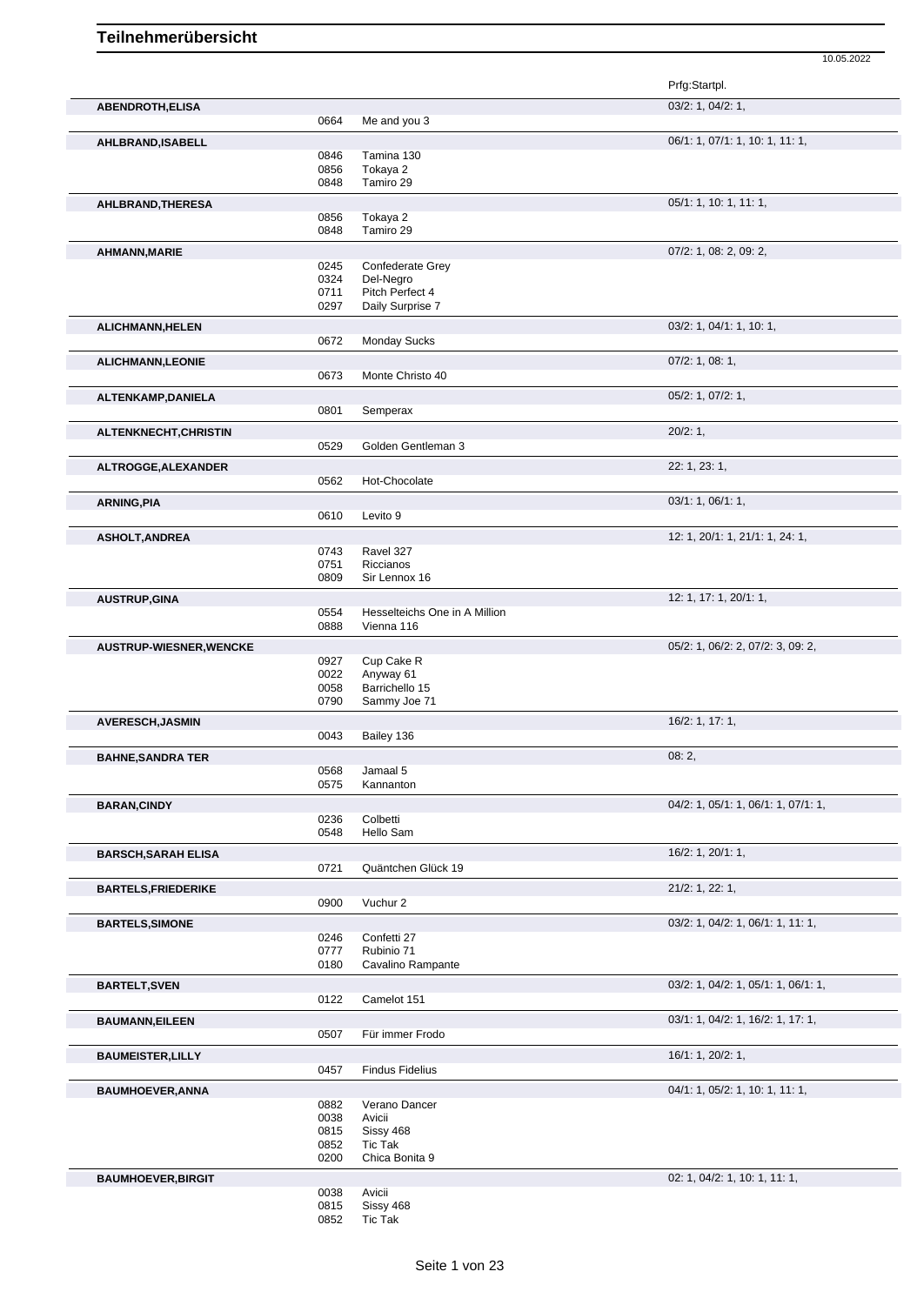|                                |              |                                      | Prfg:Startpl.                                      |
|--------------------------------|--------------|--------------------------------------|----------------------------------------------------|
|                                | 0200         | Chica Bonita 9                       |                                                    |
| <b>BECKENSTRAETER, ELENA</b>   |              |                                      | 07/2: 1, 09: 1,                                    |
|                                | 0255         | Coolman 77                           |                                                    |
|                                | 0242         | Commissar Carlchen Casparie          |                                                    |
| <b>BECKER,LEA</b>              |              |                                      | 17:1,                                              |
|                                | 0205         | <b>Chocolate Curtis</b>              |                                                    |
| <b>BECKER,LISA</b>             |              |                                      | 05/2:1,                                            |
|                                | 0164         | Cascardel                            |                                                    |
|                                | 0704         | Periculus                            |                                                    |
|                                | 0219         | Classic Dancer 16                    |                                                    |
| BECKMANN, FRANZISKA            |              |                                      | 22: 1, 23: 1, 24: 1,                               |
|                                | 0870         | Utopica                              |                                                    |
|                                | 0532         | Grace 491                            |                                                    |
| <b>BECKMANN, MATZ</b>          |              |                                      | 03/1: 1, 04/1: 1,                                  |
|                                | 0129         | Capri 86                             |                                                    |
| <b>BECKS, JULE</b>             |              |                                      | 01: 1, 16/1: 1, 17: 1,                             |
|                                | 0391         | Dumbeldore 5                         |                                                    |
|                                |              |                                      | 04/2: 1, 05/1: 1,                                  |
| <b>BEERMANN, JULIA</b>         | 0262         | Corlander V                          |                                                    |
|                                |              |                                      |                                                    |
| <b>BEERMANN, THERESA</b>       |              |                                      | $07/1:1$ ,                                         |
|                                | 0708         | Piet 52                              |                                                    |
| <b>BEMBENEK, HELENA</b>        |              |                                      | 16/1: 1, 20/1: 1,                                  |
|                                | 0446         | Fenton 2                             |                                                    |
|                                | 0735<br>0444 | Quintorini<br>Felix der Glückliche 6 |                                                    |
|                                | 0355         | Dirk Dalegro                         |                                                    |
|                                |              |                                      | 21/1:1,                                            |
| <b>BENTEN, ANGELIKA</b>        | 0813         | Sirius Brown                         |                                                    |
|                                |              |                                      |                                                    |
| <b>BENTLAGE, THERESA</b>       |              |                                      | 02: 1, 03/1: 2, 04/2: 1, 06/1: 1, 07/1:<br>1,08:1, |
|                                | 0687         | Odyssee 14                           |                                                    |
|                                | 0585         | La Bella Luna 22                     |                                                    |
|                                | 0288         | CZ Cocobella                         |                                                    |
| BERGFORT, PAULA                |              |                                      | 20/1:1,                                            |
|                                | 0838         | Sun Fee                              |                                                    |
| BERGMANN, KATHARINA            |              |                                      | 21/2: 1, 22: 1,                                    |
|                                | 0839         | Sunday Rose 2                        |                                                    |
|                                |              |                                      | 12:1,                                              |
| <b>BEWERSDORFF, LENA MARIE</b> | 0657         | Mantikor                             |                                                    |
|                                |              |                                      |                                                    |
| <b>BIELEMEIER, LENA</b>        | 0314         |                                      | 19: 1, 20/2: 1, 21/2: 1,                           |
|                                | 0484         | Darubi's Mr. Grey<br>For You 62      |                                                    |
|                                |              |                                      |                                                    |
| <b>BLENSKI, SINA</b>           | 0821         | Solemio 3                            | 23:1,                                              |
|                                |              |                                      |                                                    |
| <b>BLOEMER, JANA</b>           |              |                                      | 16/1: 1, 20/1: 1,                                  |
|                                | 0469         | First Class 107                      |                                                    |
| <b>BOEGEL, EMILY</b>           |              |                                      | 03/2: 1, 04/1: 1, 21/1: 1,                         |
|                                | 0468         | Firella 4                            |                                                    |
| <b>BOEKER, MERLE</b>           |              |                                      | 01: 1, 16/1: 1,                                    |
|                                | 0651         | Ma Belle 79                          |                                                    |
| <b>BOEKER, SANDRA</b>          |              |                                      | 18: 1, 19: 1, 21/2: 1,                             |
|                                | 0409         | Esta Bien 6                          |                                                    |
|                                |              |                                      | 08:1,                                              |
| <b>BOELLING,CONSTANZE</b>      | 0266         | Corretto B                           |                                                    |
|                                |              |                                      |                                                    |
| <b>BOERDELING, BJOERN</b>      |              |                                      | $04/2$ : 1, $05/1$ : 1,                            |
|                                | 0005         | Adele B                              |                                                    |
| <b>BOERTZ, ALINA</b>           |              |                                      | 19:1,                                              |
|                                | 0033         | Aron 298                             |                                                    |
| <b>BOLAENDER, KATHARINA</b>    |              |                                      | 16/2: 1, 17: 1, 18: 1, 19: 1,                      |
|                                | 0073         | Bella Rose 18                        |                                                    |
| <b>BOLLMANN,LISA</b>           |              |                                      | 17:1,                                              |
|                                | 0372         | Donna Jolie                          |                                                    |
|                                |              |                                      | 05/1: 1, 07/1: 1, 21/2: 1,                         |
|                                |              |                                      |                                                    |
| BONMANN, ANNIKA                |              |                                      |                                                    |
|                                | 0781<br>0230 | Rusticus 9<br>Cnut 12                |                                                    |
| <b>BONMANN, SARAH</b>          |              |                                      | 03/2: 2, 05/2: 1, 20/1: 1, 21/1: 1,                |

0781 Rusticus 9<br>0299 Daiquirii Daiquirii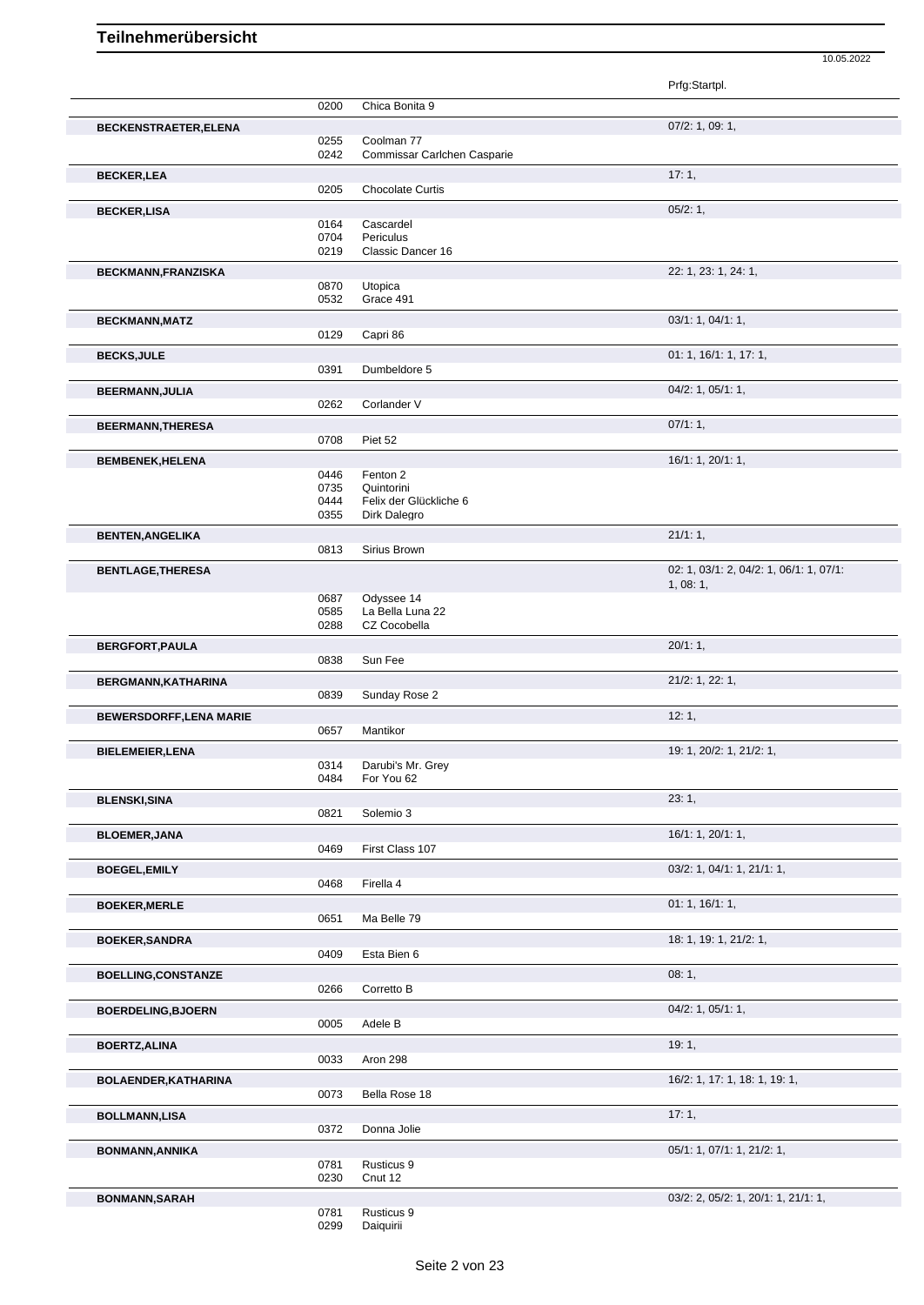|                                 |              |                                          | Prfg:Startpl.                          |
|---------------------------------|--------------|------------------------------------------|----------------------------------------|
|                                 | 0230         | Cnut 12<br>Art of Music                  |                                        |
|                                 | 0034         |                                          |                                        |
| <b>BORGERT, NADINE</b>          | 0284         | Cunning-over-Cross                       | 05/1: 2, 07/1: 2,                      |
|                                 | 0442         | Felitosa                                 |                                        |
| <b>BORKENFELD, REBECCA</b>      |              |                                          | 12: 2, 14: 1, 20/2: 1,                 |
|                                 | 0608         | Levana 49                                |                                        |
|                                 | 0364         | Don de Vito 5                            |                                        |
| <b>BRAUK, FRIEDA</b>            |              |                                          | 12: 1, 23: 1, 24: 1,                   |
|                                 | 0822<br>0224 | Solitaire 66<br>Cleo Dakota              |                                        |
|                                 |              |                                          | $07/2$ : 2, 09: 1,                     |
| <b>BRAUN, NIKLAS</b>            | 0190         | Chacco Chocolate                         |                                        |
|                                 | 0816         | Sissy von Senden                         |                                        |
|                                 | 0650<br>0627 | Lyjando<br>Lolita 243                    |                                        |
|                                 | 0577         | Katniss Everdeen 4                       |                                        |
|                                 | 0223         | Cleo 244                                 |                                        |
|                                 | 0116<br>0201 | Call me Carlchen 5<br>Chica la Grande RH |                                        |
|                                 | 0574         | K.C. Diana                               |                                        |
|                                 | 0302         | Dalaris                                  |                                        |
|                                 | 0057         | Baroness 390                             |                                        |
| <b>BREIMANN,LISA</b>            |              |                                          | 24:1,                                  |
|                                 | 0784         | Sainte's Dua Béla                        |                                        |
| <b>BREITBACH, NINA CHRISTIN</b> | 0908         | Wy Callas NCB                            | 12:1,                                  |
|                                 |              |                                          |                                        |
| <b>BRENTRUP, ANTONIA</b>        | 0163         | Cascalino 5                              | 14: 1, 18: 1, 19: 1,                   |
|                                 | 0327         | Delano 123                               |                                        |
|                                 | 0923         | Bacchus 72                               |                                        |
| <b>BRENTRUP, JOHANNA</b>        |              |                                          | 18: 1, 19: 1,                          |
|                                 | 0327         | Delano 123                               |                                        |
| <b>BRINCK, VERA</b>             |              |                                          | 08:1,09:1,                             |
|                                 | 0263<br>0264 | Cornelius 29<br>Cornet's Aphelia         |                                        |
|                                 |              |                                          | 06/2:1,                                |
| <b>BROCKE,LAURA-KRISTIN</b>     | 0087         | Bohemian Rhapsody W                      |                                        |
| <b>BROECKER, KARINA</b>         |              |                                          | 20/2: 1, 21/2: 1, 23: 1,               |
|                                 | 0500         | Fridolin 369                             |                                        |
|                                 | 0265         | Corona Z 2                               |                                        |
|                                 | 0448         | Fernando 721                             |                                        |
| <b>BROEKER, HANNAH</b>          | 0209         | Cilly Pepper                             | $04/1:2$ ,                             |
|                                 |              |                                          | 06/2: 1, 10: 1, 11: 1, 16/1: 1, 22: 1, |
| <b>BRUEGGER, SINA</b>           | 0681         | <b>Next Generation</b>                   |                                        |
|                                 | 0496         | Freixenet 68                             |                                        |
|                                 | 0531         | Golden Girl's Nelly                      |                                        |
|                                 |              |                                          |                                        |
| <b>BRUENEMANN, HENRIKA</b>      |              |                                          | $04/2$ : 1, $05/1$ : 1,                |
|                                 | 0394         | Edinburgh 10                             |                                        |
| <b>BRUENING, HANS-JUERGEN</b>   |              |                                          | 02:1,                                  |
|                                 | 0110         | Calea 12                                 |                                        |
| <b>BRUENING, ISABEL</b>         |              |                                          | 16/1: 1, 18: 1, 19: 1,                 |
|                                 | 0850         | Telaya S                                 |                                        |
| <b>BRUENING, LENA</b>           |              |                                          | 20/1: 1, 21/1: 1, 22: 1,               |
|                                 | 0764         | Rocking Rose H                           |                                        |
| <b>BRUENING-SUDHOFF, JULIA</b>  |              |                                          | 02:2,                                  |
|                                 | 0261<br>0109 | Coreo BS<br>Calandria BS                 |                                        |
|                                 |              |                                          |                                        |
| <b>BRUNKE, TESSA LUISA</b>      | 0910         | Zauberfunke                              | 23:1,                                  |
| <b>BUDERUS, ANN-KATHRIN</b>     |              |                                          | 06/1:1,                                |
|                                 | 0254         | Coolfire                                 |                                        |
| <b>BUELTEL, KRISTIN</b>         |              |                                          | 03/1: 1, 04/2: 1,                      |
|                                 | 0241         | Come on Fame                             |                                        |
| <b>BUENING,LARA</b>             |              |                                          | 16/1: 1, 18: 1,                        |
|                                 | 0597         | Le Baron 23                              |                                        |
| <b>BURBANK, CHARLOTTE</b>       |              |                                          | 05/1: 1, 07/1: 1, 16/2: 1, 17: 1,      |
| <b>BUSSKAMP,KATY</b>            | 0037         | Avenir 19                                | 13:1,                                  |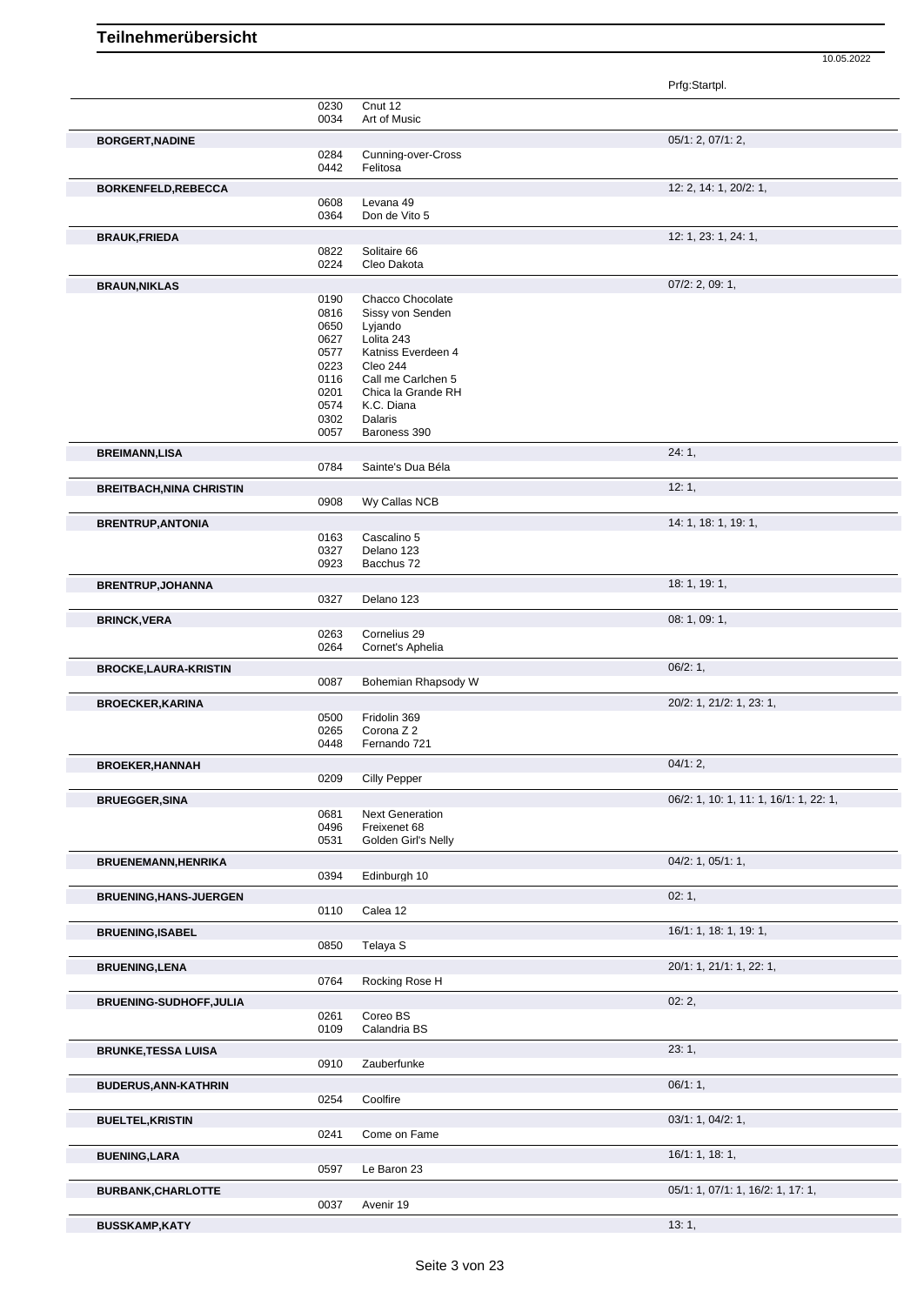Prfg:Startpl. 0088 Bon Amie 11 **BUSSMANN,STEFANIE** 24: 2, 0841 Suzie 6 0493 Frederic Fox **CHRISTENSEN, WIEBKE** 19: 1, 20/1: 1, 0617 Lilleven 3 **CHRISTIAANS,LARA MARIA** 24: 1, 0922 Finess 190 **CLAEYS,KLARA-SOFIE** 04/1: 1, 0742 Raechel Deluxe **CORDES, CHRISTINE** 12: 1, 0464 Finolino AS **DAHLKAMP DR.,MICHAEL** 0602 Lege Artis 2 0602 Decay 1, 07/2: 1, 07/2: 1, 09: 1, 0602 Lege Artis 2<br>0696 Pamina 474 0696 Pamina 474 0002 Abano D<br>0222 Clementi 0222 Clementine 68<br>0251 Cookie 124 Cookie 124 **DAHLKAMP,FELICIA JULIA** 0602 Lege Artis 2 0602 Lege Artis 2 0602 Lege Artis 2<br>0696 Pamina 474 0696 Pamina 474 0674 Morton D<br>0002 Abano D 0002 Abano D<br>0222 Clementi 0222 Clementine 68<br>0251 Cookie 124 0251 Cookie 124<br>0039 Avicii D Avicii D **DAHLMANN,MELANIE** 16/2: 1, Little Lothar **DARMAS, MARINA ALEXANDRA** 16/1: 2, 0291 D'Amour 35<br>0579 Kessa R Kessa R 0235 Colani 76 **DEIPENBROCK,HANNA** 12: 1, 16/2: 1, 16/2: 1, 16/2: 1, 16/2: 1, 16/2: 1, 16/2: 1, 16/2: 1, 16/2: 1, 16/2: 1, 16/2: 1, 16/2: 1, 16/2: 1, 16/2: 1, 16/2: 1, 16/2: 1, 16/2: 1, 16/2: 1, 16/2: 1, 16/2: 1, 16/2: 1, 16/2: 1, 16/2: 0252 Cookie Sunshine<br>0330 Delphi E Delphi E **DEIPENBROCK, MARIE** 0916 Pünktchen 01: 2, 15: 1, Pünktchen 0169 Casper 469 **DEITERT,SARAH** 03/2: 1, 04/1: 1, 03/2: 1, 04/1: 1, 03/2: 1, 04/1: 1, 03/2: 1, 04/1: 1, 03/2: 1, 04/1: 1, 05/2: 1, 04/1: 1, 07/1: 0748 Renésmee H Renésmee H **DETZEL DR., DAGMAR** 03/2: 1, 06/2: 1, 06/2: 1, 06/2: 1, 06/2: 1, 06/2: 1, 06/2: 1, 06/2: 1, 06/2: 1, 06/2: 1, 06/2: 1, 06/2: 1, 06/2: 1, 06/2: 1, 06/2: 1, 06/2: 1, 06/2: 1, 06/2: 1, 06/2: 1, 06/2: 1, 06/2: 1, 06/2: 1, 06/ 0828 Specialist<br>0283 Cuna Cuna 0174 Catado **DICKAMP,LINA MARIA** 15: 1, 0366 Don't Stop Me Now 4 **DICKAMP,MEIKE** 1, 20/1: 1, 20/1: 1, 20/1: 1, 20/1: 1, 20/1: 1, 20/1: 1, 20/1: 1, 20/1: 1, 20/1: 1, 20/1: 1, 20 0366 Don't Stop Me Now 4<br>0070 Bella Fortuna Bella Fortuna **DIECKMANN,LARA** 03/1: 1, 20/2: 1, 03/1: 1, 20/2: 1, 03/1: 1, 20/2: 1, 03/1: 1, 20/2: 1, 03/1: 1, 20/2: 1, 03/1: 1, 20/2: 1, 0716 Puppe 128 **DIEMER,DAGMAR** 16/2: 1, 0001 A little Lovestory<br>0549 Henne's Arabella Henne's Arabella **DIETHER,ANJA** 20/1: 1, 21/1: 1, Sir Stanford W **DISSEL,KATHARINA** 12: 1, Rock's Flora **DOMBROWA,JASMIN** 16/2: 1, 0653 Mailight 2 0525 Gloria 596 0524 Glasgow 33 **DOMINICUS,LETIZIA** 15: 1, 16/1: 1, 18: 1, 0518 Garibaldi van het Dashageveld **DORNSEIFER,NICOLE** 16/2: 1, 20/1: 1, 21/1: 1, 0363 Don d'esperance **DREES,JULIA** 03/2: 1, 04/2: 1, 0413 Excuse Me 10

0872 Valedro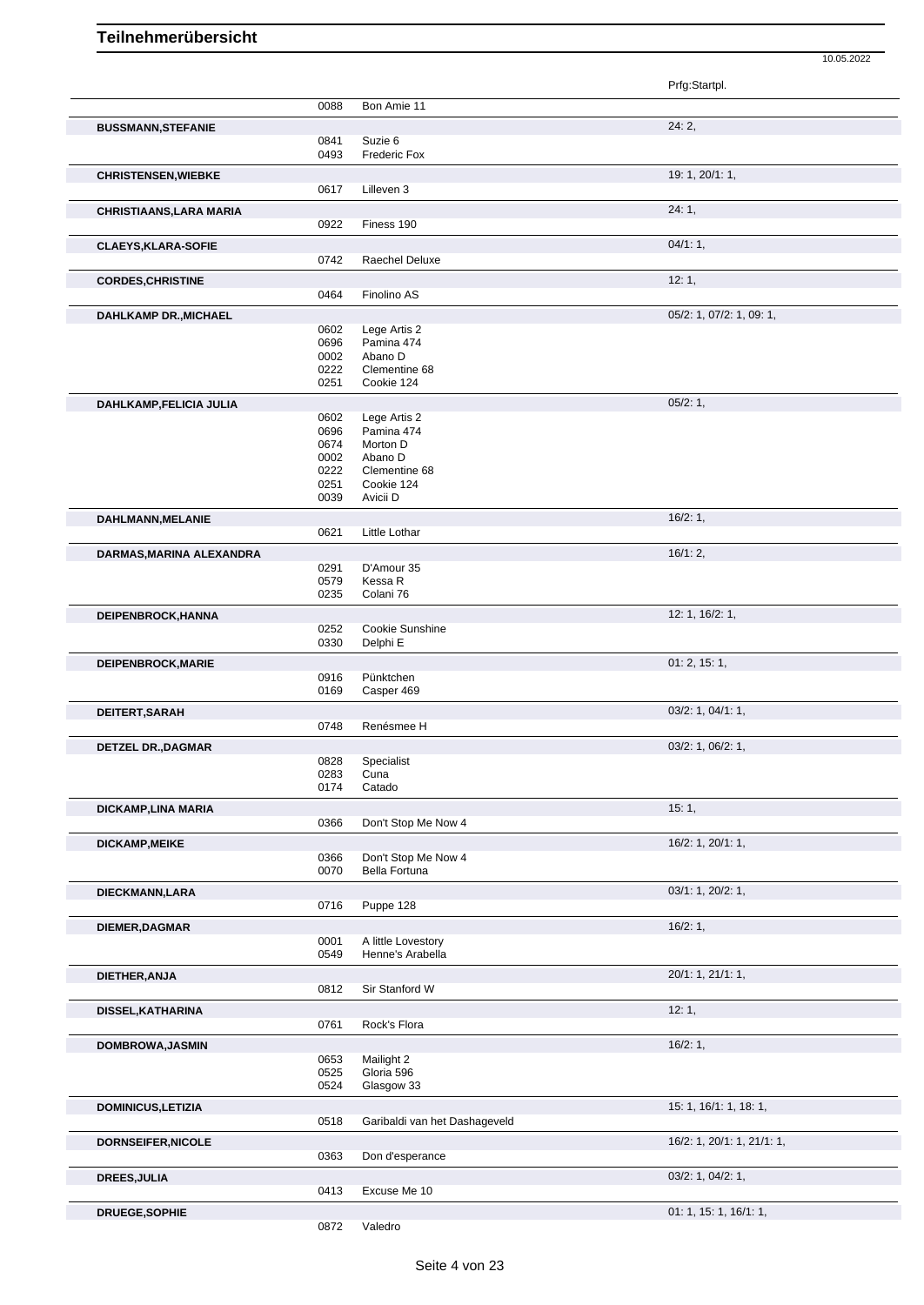|                            |              |                                         | Prfg:Startpl.                                    |
|----------------------------|--------------|-----------------------------------------|--------------------------------------------------|
| <b>EDELHOFF, KATRIN</b>    |              |                                         | 20/1:1,                                          |
|                            | 0352         | Dinari 4                                |                                                  |
| <b>EGGEN, ANNA-SOPHIA</b>  |              |                                         | 20/2: 1, 21/2: 1,                                |
|                            | 0844         | Tackmann's Coffee To Go                 |                                                  |
| <b>EHMANN, ULRIKE</b>      |              |                                         | 23: 1, 24: 1,                                    |
|                            | 0817         | Skyscraper 4                            |                                                  |
|                            |              |                                         |                                                  |
| <b>EHRENHEIM, ISABELLE</b> | 0447         | Ferdinand 330                           | 19: 1, 20/1: 1, 21/1: 1,                         |
|                            |              |                                         |                                                  |
| <b>EHRICH, JOHANNA</b>     |              |                                         | 12:1,                                            |
|                            | 0375         | Donnerfee 72                            |                                                  |
| EICKHOLT, FRANZISKA        |              |                                         | 03/1: 1, 04/2: 1,                                |
|                            | 0239         | Colina 45                               |                                                  |
| EINHAUS, CARLA             |              |                                         | 16/1:1,                                          |
|                            | 0663         | MBF Gala Luna                           |                                                  |
|                            | 0771         | Roxane 89                               |                                                  |
| EINHAUS, GRETA             |              |                                         | 01: 1, 03/1: 1,                                  |
|                            | 0663         | MBF Gala Luna                           |                                                  |
| EISERT, SYLVIA             |              |                                         | 20/1: 1, 21/1: 1,                                |
|                            | 0425         | Farina 1039                             |                                                  |
|                            |              |                                         |                                                  |
| <b>EISING, LARA</b>        | 0384         | Double You 8                            | 07/1: 1, 08: 1,                                  |
|                            | 0584         | L.A. Lady                               |                                                  |
|                            | 0647         | Lutz 144                                |                                                  |
|                            | 0147         | Caribo 39                               |                                                  |
|                            | 0401         | Emily 174                               |                                                  |
| ELLEBRACHT-LAUMEIER, EVA   |              |                                         | 02:1,                                            |
|                            | 0247         | Conni Silver                            |                                                  |
| <b>ELSBECKER, AILEEN</b>   |              |                                         | 08: 2, 09: 2,                                    |
|                            | 0186         | Cera 67                                 |                                                  |
|                            | 0112         | Calex 4                                 |                                                  |
|                            |              |                                         | 20/2:1,                                          |
| <b>ELSHOF, MERLE</b>       | 0770         | Rotzlöffel F                            |                                                  |
|                            |              |                                         |                                                  |
| <b>ENGELBERG, DANIELA</b>  |              |                                         | 19:1,                                            |
|                            | 0066         | Bel Esprit 3                            |                                                  |
| <b>ENTRUP, CAROLIN</b>     |              |                                         | 02: 1, 06/2: 1, 07/2: 1, 10: 1, 11: 1, 12:<br>1, |
|                            | 0450         | Festina VS                              |                                                  |
|                            | 0724         | Queen 161                               |                                                  |
|                            | 0009         | Alisa WS                                |                                                  |
|                            | 0176         | Catch my Heart 4                        |                                                  |
| <b>EPPING, DOMINIK</b>     |              |                                         | 23: 1, 24: 1,                                    |
|                            | 0317         | Dea Cara                                |                                                  |
| <b>ERLENKAMP,SARAH</b>     |              |                                         | 12:1,                                            |
|                            | 0871         | Vainqueurs Rose Noire                   |                                                  |
| <b>ESCHER, EEFJE</b>       |              |                                         | 18:1,                                            |
|                            | 0158         | Casa Grande 2                           |                                                  |
|                            |              |                                         |                                                  |
| <b>ESCHER, LEENTJE</b>     |              |                                         | 16/1:1,                                          |
|                            | 0516         | Fürstin Piccola                         |                                                  |
| <b>EVERS, URSULA</b>       |              |                                         | 03/2: 1, 04/2: 1,                                |
|                            | 0035         | Arthos 133                              |                                                  |
| FABER, REBECCA             |              |                                         | 20/2: 1, 21/2: 1,                                |
|                            | 0514         | Fürstiano                               |                                                  |
| <b>FALLENBERG, FRANK</b>   |              |                                         | 10: 1, 11: 1,                                    |
|                            | 0599         | Le Coer 2                               |                                                  |
| FALLENBERG, LENARD         |              |                                         | 01: 2, 04/1: 1, 10: 1, 11: 1,                    |
|                            | 0094         | <b>Braaklander Dublin</b>               |                                                  |
|                            | 0542         | Haribo 75                               |                                                  |
|                            |              |                                         |                                                  |
|                            |              |                                         |                                                  |
| <b>FALLENBERG, LUISA</b>   |              |                                         | 07/1: 1, 08: 1, 10: 1,                           |
|                            | 0094         | <b>Braaklander Dublin</b>               |                                                  |
|                            | 0185<br>0260 | Centurio 43<br>Cordula 52               |                                                  |
|                            | 0542         | Haribo 75                               |                                                  |
|                            |              |                                         |                                                  |
| <b>FALLENBERG, MARIE</b>   |              |                                         | 07/1: 1, 10: 1, 11: 1,                           |
|                            | 0094<br>0260 | <b>Braaklander Dublin</b><br>Cordula 52 |                                                  |
|                            |              |                                         |                                                  |
| <b>FALLENBERG, MARTIN</b>  | 0305         | Dancing Queen 227                       | 02:1,                                            |

10.05.2022

**FARWICK, CAROLINE** 14: 1,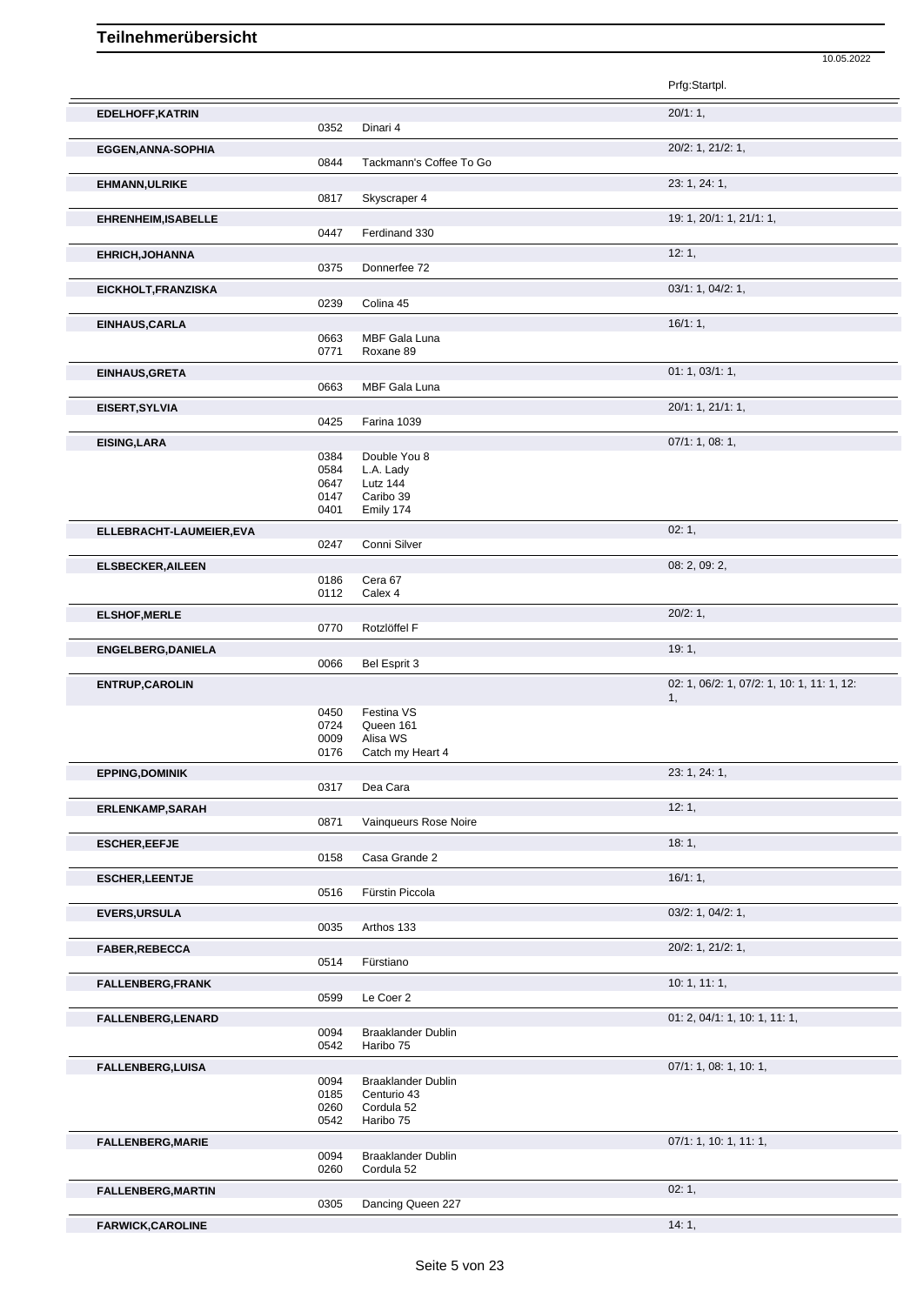|                           |              |                                          | Prfg:Startpl.                                             |
|---------------------------|--------------|------------------------------------------|-----------------------------------------------------------|
|                           | 0315         | Dave's Dakota                            |                                                           |
| <b>FASSBENDER, JANA</b>   |              |                                          | 18: 1, 19: 1, 20/2: 1,                                    |
|                           | 0569         | Janique 3                                |                                                           |
|                           | 0537         | Habsburg's Hofrätin                      |                                                           |
| <b>FAZEKAS, DANIEL</b>    | 0310         | Dark Daiquiri                            | 02: 1, 04/2: 1, 05/1: 1, 07/1: 1,                         |
|                           | 0259         | Cordon THC                               |                                                           |
| <b>FITZ,LEONIE</b>        |              |                                          | 15: 1, 16/2: 1,                                           |
|                           | 0668         | Mika 61                                  |                                                           |
| <b>FLACKE, PAULA</b>      |              |                                          | 03/1: 1, 04/1: 1, 10: 1, 11: 1, 15: 1,<br>16/1: 1, 18: 1, |
|                           | 0864         | <b>Top Navaria</b>                       |                                                           |
|                           | 0135<br>0814 | Captain Sharky 2<br>Sirtaki BEVS         |                                                           |
|                           | 0601         | Leandra 234                              |                                                           |
|                           | 0156         | Caruso 628                               |                                                           |
|                           | 0133         | Captain Jack 92                          |                                                           |
| FLEUTH, MARIELENA         |              |                                          | 12: 1, 14: 1, 19: 1, 20/1: 1,                             |
|                           | 0835         | Sternenzauber                            |                                                           |
|                           | 0631         | Lord Lumpi 4                             |                                                           |
|                           | 0553<br>0615 | Hesselteichs Le Beau<br>Light's Flawless |                                                           |
|                           | 0184         | Celecthra                                |                                                           |
| <b>FLISS, FLORIAN</b>     |              |                                          | 06/1:1,                                                   |
|                           | 0189         | Cewin                                    |                                                           |
| <b>FORSTHOEVEL,LISA</b>   |              |                                          | 03/1: 1, 17: 1,                                           |
|                           | 0726         | Queenberry                               |                                                           |
| <b>FREDE, JANINE</b>      |              |                                          | 13:1, 18:1,                                               |
|                           | 0495         | <b>Freiherr Francis</b>                  |                                                           |
| <b>FREISFELD, GEORG</b>   |              |                                          | 02: 1, 03/2: 1, 10: 1, 11: 1,                             |
|                           | 0864         | <b>Top Navaria</b>                       |                                                           |
|                           | 0806         | Sigiflip                                 |                                                           |
|                           | 0135<br>0814 | Captain Sharky 2<br>Sirtaki BEVS         |                                                           |
|                           | 0601         | Leandra 234                              |                                                           |
|                           | 0156         | Caruso 628                               |                                                           |
|                           | 0133         | Captain Jack 92                          |                                                           |
| FREISFELD, JOHANN         |              |                                          | 02: 1, 03/2: 1, 06/2: 2, 09: 1, 10: 1, 11:<br>1, 17:1,    |
|                           | 0864         | Top Navaria                              |                                                           |
|                           | 0806         | Sigiflip                                 |                                                           |
|                           | 0135<br>0814 | Captain Sharky 2<br>Sirtaki BEVS         |                                                           |
|                           | 0601         | Leandra 234                              |                                                           |
|                           | 0156         | Caruso 628                               |                                                           |
|                           | 0133         | Captain Jack 92                          |                                                           |
| <b>FRERICK, DANIELA</b>   |              |                                          | 20/1:1,                                                   |
|                           | 0777         | Rubinio 71                               |                                                           |
| <b>FRICKE, PIA</b>        |              |                                          | 12: 1, 16/2: 1,                                           |
|                           | 0158         | Casa Grande 2                            |                                                           |
|                           | 0826<br>0376 | Special Edition B 3<br>Donnerlieschen MB |                                                           |
|                           | 0014         | Amérie PF                                |                                                           |
| <b>FRIE, MICHELLE</b>     |              |                                          | 06/2: 1, 07/1: 1, 08: 1, 09: 1,                           |
|                           | 0171         | Cassila Lou                              |                                                           |
| <b>FRIELING, MATILDA</b>  |              |                                          | 03/1: 1, 04/1: 1,                                         |
|                           | 0489         | Franziska 215                            |                                                           |
| <b>FROECHTE, AMELIE</b>   |              |                                          | 01:1,                                                     |
|                           | 0581         | Kloppo                                   |                                                           |
| <b>FUECHTLING,LEONIE</b>  |              |                                          | 01:1,                                                     |
|                           | 0697         | <b>Paul 725</b>                          |                                                           |
| <b>GABRYSCH, JENNIFER</b> |              |                                          | 16/2: 1, 18: 1,                                           |
|                           | 0414         | Fabalou LB                               |                                                           |
| GARDEJANCZYK,CELINE       |              |                                          | 12: 1, 18: 1,                                             |
|                           | 0334         | Der Kleine Lord 32                       |                                                           |
| <b>GAUSLING, EMMA</b>     |              |                                          | 18:1, 19:1,                                               |
|                           | 0296         | Daily Dream 10                           |                                                           |
| <b>GEBBE, ANNIKA</b>      |              |                                          | 03/2: 1, 04/1: 1, 05/1: 1, 10: 1, 11: 1,                  |
|                           |              |                                          | 12: 1, 16/1: 1,                                           |
|                           | 0670<br>0078 | Missis Barnaby<br>Belvino R              |                                                           |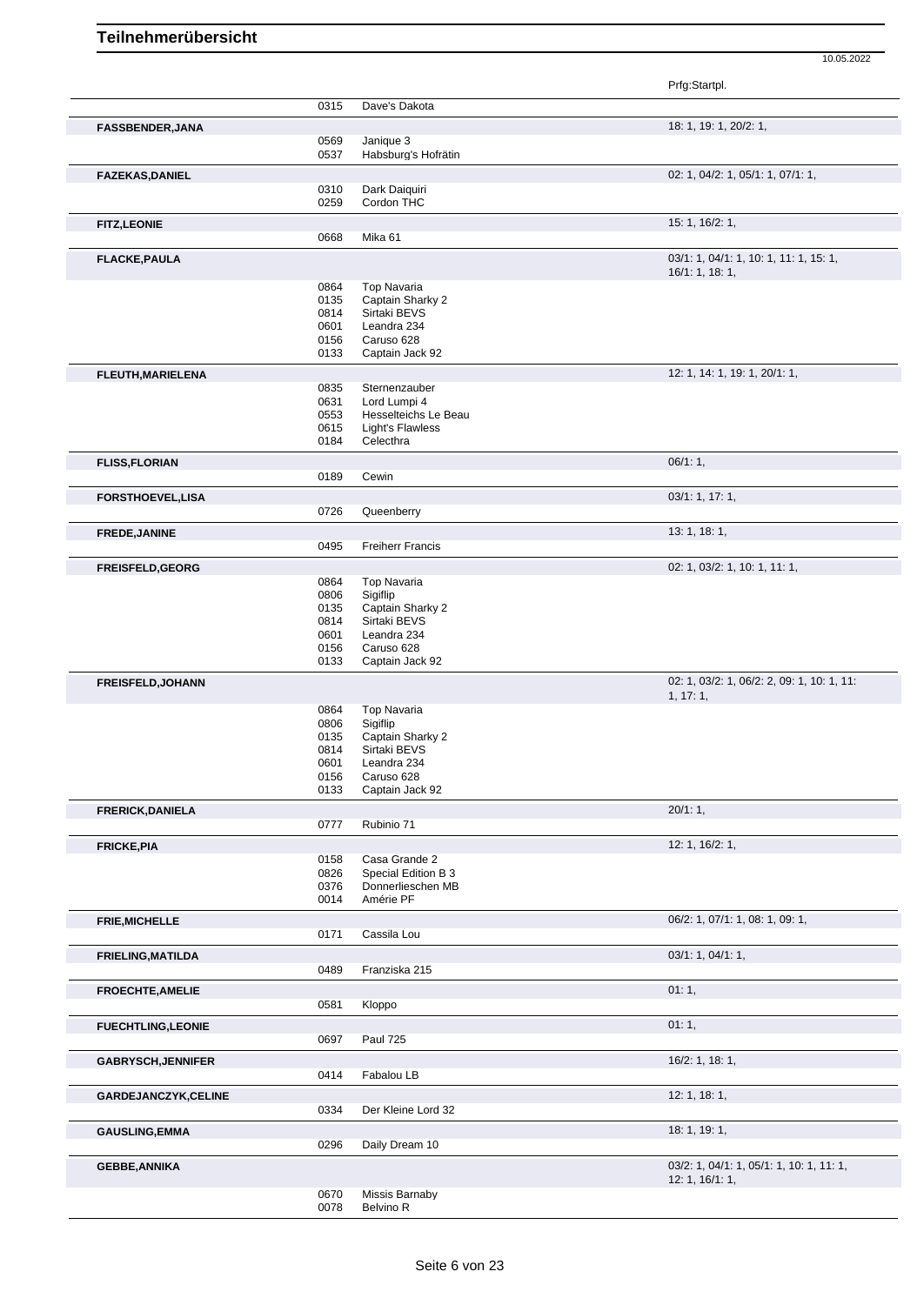|                                  |              |                                 | Prfg:Startpl.                            |
|----------------------------------|--------------|---------------------------------|------------------------------------------|
| <b>GEIPING, GRETA MAGDALENA</b>  |              |                                 | 05/2: 1, 06/2: 1, 07/2: 1, 10: 1, 11: 1, |
|                                  | 0114<br>0055 | Call me Baronesse<br>Bandit 454 |                                          |
| <b>GEIPING, LUKAS MAXIMILIAN</b> |              |                                 | 08: 1, 09: 1,                            |
|                                  | 0055         | Bandit 454                      |                                          |
| <b>GEORG, ANNA</b>               |              |                                 | 02: 1, 03/2: 1, 08: 1, 09: 1,            |
|                                  | 0199         | Chica 166                       |                                          |
|                                  | 0550         | Hermine de Lux G                |                                          |
| <b>GERBER, REBEKKA</b>           | 0678         | Nadarco                         | 04/1: 1, 05/1: 1,                        |
|                                  |              |                                 |                                          |
| <b>GERKAMP,LEA</b>               | 0105         | C-Max 4                         | 06/1: 1, 10: 1, 11: 1,                   |
| <b>GLAESMANN, PIA</b>            |              |                                 | 06/1: 1, 07/1: 1,                        |
|                                  | 0898         | Voltaire 97                     |                                          |
| <b>GNEGEL, JENNIFER</b>          |              |                                 | 02:1,                                    |
|                                  | 0855         | Toffifee 73                     |                                          |
| GOSMANN, RAPHAELA                |              |                                 | 07/2: 1, 08: 1,                          |
|                                  | 0198         | Chellana Cumul Z                |                                          |
| <b>GRAES, MIA</b>                |              |                                 | 04/1:1,                                  |
|                                  | 0671         | Mister Ted                      |                                          |
| GREWING-VERWOHLT, ANNE-KAT       |              |                                 | 24:1,                                    |
|                                  | 0924         | Sir Strahlemann                 |                                          |
| <b>GRIPSHOEVER, LUTZ</b>         |              |                                 | 01: 2, 03/1: 2, 04/1: 2,                 |
|                                  | 0567<br>0878 | J - Barolo<br>Vanilla Sky 36    |                                          |
|                                  | 0301         | Dakota 468                      |                                          |
| <b>GROSSE HOLZ, JULIA</b>        |              |                                 | 12: 1, 13: 1, 20/1: 1,                   |
|                                  | 0800         | Semper fidelis 3                |                                          |
|                                  | 0498         | Freude AF                       |                                          |
| <b>GROSSE-DUETTING, HEINRICH</b> |              |                                 | 05/1: 1, 07/1: 1,                        |
|                                  | 0232<br>0746 | Coco GD<br>Rebella 15           |                                          |
|                                  | 0606         | Let's dance GD                  |                                          |
|                                  | 0613         | Liberty GD                      |                                          |
| <b>GRUNDHOEFER, NADINE</b>       |              |                                 | 03/1: 1, 04/2: 1,                        |
|                                  | 0157         | Caruso F                        |                                          |
| <b>HAARMANN, MELANIE</b>         |              |                                 | 16/2:1,                                  |
|                                  | 0326         | Delandro                        |                                          |
| HAFKEMEYER, HANNAH               | 0471         | First Lady Q                    | 20/2: 1, 21/2: 1,                        |
| <b>HAGEMANN, PHILIPP</b>         |              |                                 | 05/2: 1, 07/2: 1, 12: 1,                 |
|                                  | 0149         | Carina 555                      |                                          |
|                                  | 0868         | Trixie 131                      |                                          |
|                                  | 0477         | <b>Flippy Total</b>             |                                          |
| <b>HAGEMEIER, MADLEEN</b>        | 0371         |                                 | 03/2: 1, 04/1: 1, 05/2: 1,               |
|                                  |              | Donna Deluxe 6                  |                                          |
| <b>HAKES, KIM-JASMIN</b>         | 0172         | Cassius Clay 35                 | 18:1,                                    |
|                                  |              |                                 | 23:1,                                    |
| HALFENBERG, FRANZISKA            | 0311         | Dark Paradise                   |                                          |
|                                  | 0497         | Fresco 43                       |                                          |
| <b>HAMMUDEH,ZOE</b>              |              |                                 | 04/1: 1, 05/1: 1,                        |
|                                  | 0730         | Qui Belle 8                     |                                          |
| <b>HARTLEIF, SONTJE</b>          |              |                                 | 20/1: 1, 21/1: 1,                        |
|                                  | 0134         | Captain Manni                   |                                          |
| HARTMANN, ANN-CHRISTIN           |              |                                 | 19: 1, 21/1: 1,                          |
|                                  | 0690         | Optimus Prime 5                 |                                          |
| HASKAMP, ALYSSA                  |              |                                 | 13: 1, 22: 1, 23: 1, 24: 1,              |
|                                  | 0889<br>0082 | Vince 12<br>Berenike 21         |                                          |
|                                  | 0395         | Einfach Easy                    |                                          |
|                                  | 0911         | Zera 28                         |                                          |
|                                  | 0152         | Carlotta HB                     |                                          |
|                                  | 0031         | Arizona AK                      |                                          |
| HAUTKAPPE, ANDREA                | 0902         | Weldoni                         | 21/2: 1, 22: 1, 23: 1,                   |
|                                  | 0225         | Cliff 93                        |                                          |
| <b>HEEREN, PIA</b>               |              |                                 | 05/2: 1, 10: 1, 11: 1, 17: 1,            |
|                                  | 0773         | Roxette 151                     |                                          |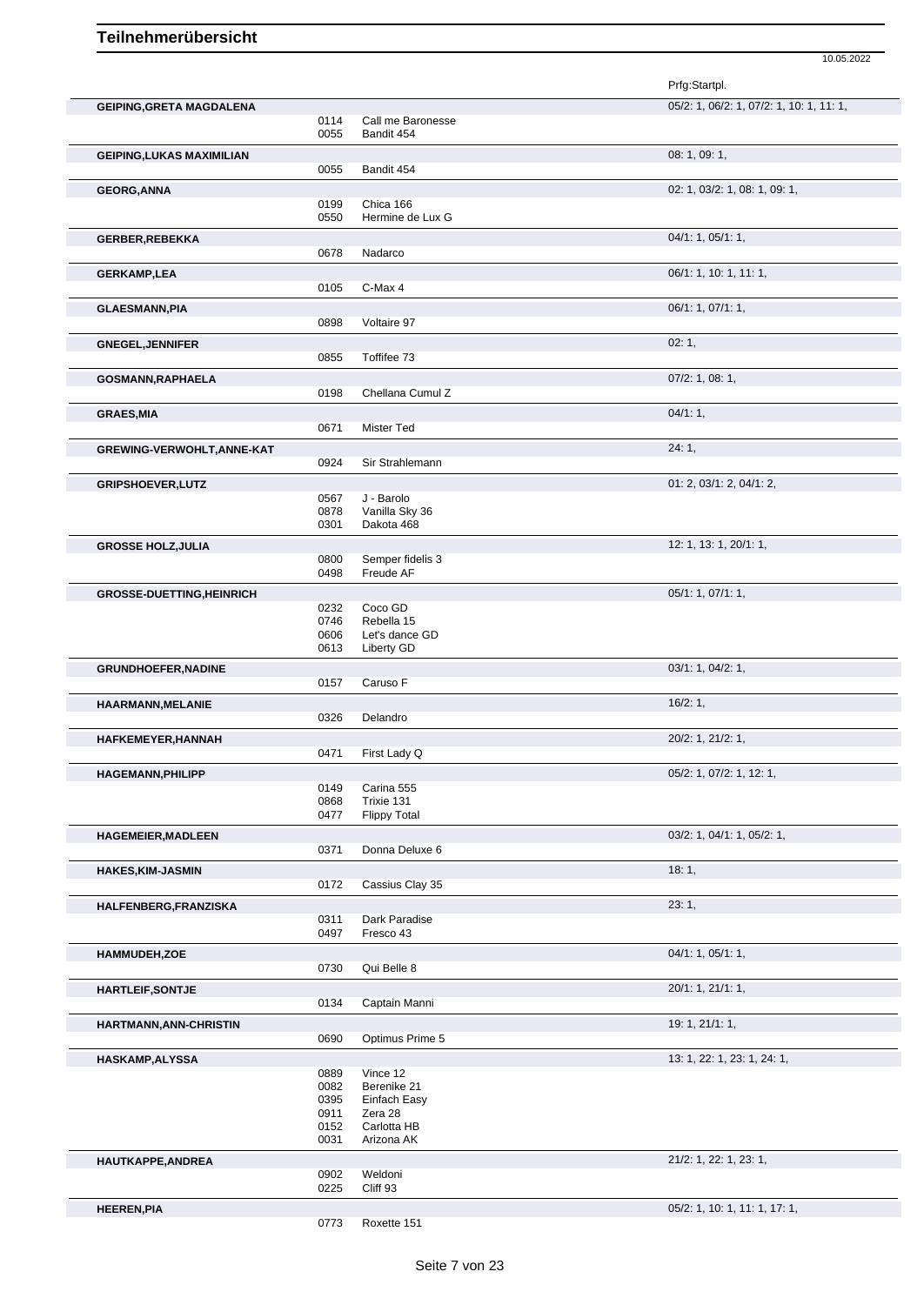|                                 |              |                                      | Prfg:Startpl.                            |
|---------------------------------|--------------|--------------------------------------|------------------------------------------|
|                                 | 0635         | Lucatoni 29                          |                                          |
|                                 | 0331         | Dembelee                             |                                          |
| <b>HEGERDING, HANNAH</b>        |              |                                      | 20/2: 1, 23: 1, 24: 2,                   |
|                                 | 0502         | Frieda Gold H                        |                                          |
|                                 | 0320         | Dein kleiner Freund H                |                                          |
| <b>HEIDE, KATHARINA VON DER</b> | 0736         | Quintus 117                          | $07/2$ : 1, 08: 1,                       |
|                                 |              |                                      |                                          |
| <b>HEIDENREICH, DIANA</b>       | 0632         | Lou D                                | 08:1,09:1,                               |
|                                 | 0183         | Ce Roberto 3                         |                                          |
| <b>HEIN, NADINE</b>             |              |                                      | 20/2:1,                                  |
|                                 | 0304         | Dancing Diamond 26                   |                                          |
|                                 | 0306         | Danika 14                            |                                          |
|                                 | 0091         | <b>Bona Labelle S</b>                |                                          |
| HEINE, FREDERIKE                |              |                                      | 16/1: 1, 20/1: 1,                        |
|                                 | 0365         | Don Enrico L                         |                                          |
| <b>HEINRICH, FRIEDA</b>         |              |                                      | 03/2: 2, 06/2: 2,                        |
|                                 | 0707<br>0196 | Picolino S.W.<br>Chateauneuf du pape |                                          |
|                                 |              |                                      |                                          |
| <b>HEINZE,LEA</b>               | 0003         | Aberschön                            | 16/2: 1, 18: 1,                          |
|                                 | 0571         | Jonny 600                            |                                          |
| <b>HEITPLATZ, DIANA</b>         |              |                                      | 15:1,                                    |
|                                 | 0744         | Raya Aurora                          |                                          |
| <b>HEITPLATZ, MELINA</b>        |              |                                      | 04/1: 2, 05/1: 2, 10: 1,                 |
|                                 | 0028         | Arika 9                              |                                          |
|                                 | 0702         | Pepe S 4                             |                                          |
| <b>HENNECKE, TABEA</b>          |              |                                      | 07/1: 1, 08: 1,                          |
|                                 | 0760<br>0656 | Rock'n Rose 6<br>Makita P            |                                          |
|                                 |              |                                      |                                          |
| <b>HENSEL, NICOLE</b>           | 0694         | Palazzo V                            | 24:1,                                    |
|                                 | 0508         | Fürst Fabius 3                       |                                          |
| <b>HERBRICH, ALYSSA</b>         |              |                                      | 20/1: 1, 21/1: 1,                        |
|                                 | 0876         | Valido's Perfect P                   |                                          |
| <b>HERBST, JOHANNA</b>          |              |                                      | 03/1: 1, 04/1: 1, 20/2: 1, 21/2: 1,      |
|                                 | 0106         | Cadbury 6                            |                                          |
| <b>HERGLOTZ, MELANIE</b>        |              |                                      | 01: 1, 17: 1, 21/1: 1,                   |
|                                 | 0438         | Felano W                             |                                          |
| <b>HERMANNS, NICOLE</b>         |              |                                      | 04/2:1,                                  |
|                                 | 0208         | Chopins Pilgrim                      |                                          |
| <b>HEUBACH, CLAUDIA</b>         |              |                                      | 20/2:1,                                  |
|                                 | 0869         | Urienne Womanizer                    |                                          |
| <b>HEUBROCK, ANNE</b>           |              |                                      | 03/1:1,                                  |
|                                 | 0881         | Ventos 6                             |                                          |
| <b>HINTEMANN, PIA</b>           |              |                                      | 02: 1, 03/1: 1, 06/1: 1,                 |
|                                 | 0062<br>0124 | Be my Diamond<br>Canthara H          |                                          |
|                                 |              |                                      |                                          |
| <b>HOECKE, ANTONIA</b>          | 0705         | Phinox 2                             | 10: 1, 20/2: 1, 21/2: 1,                 |
|                                 | 0175         | Catalunia 2                          |                                          |
| HOECKE, HANNA                   |              |                                      | 04/2: 1, 05/2: 1, 07/2: 1, 08: 1, 09: 1, |
|                                 |              |                                      | 10: 1, 11: 1,                            |
|                                 | 0727         | Querida H                            |                                          |
|                                 | 0705<br>0175 | Phinox 2<br>Catalunia 2              |                                          |
|                                 |              |                                      |                                          |
| HOECKENKAMP, LINA               | 0867         | Top Vidana                           | 16/1: 1, 17: 1,                          |
|                                 |              |                                      |                                          |
| HOEFER, KATJA                   | 0420         | Faith G                              | 20/2: 1, 21/2: 1,                        |
|                                 |              |                                      |                                          |
| HOEFLICH, MERLE                 | 0703         | Perfect Match VEC WE                 | 15:1,                                    |
|                                 |              |                                      | 20/2: 1, 21/2: 1,                        |
| HOELSCHER, MAREIKE              | 0145         | Carella 8                            |                                          |
|                                 |              |                                      |                                          |
|                                 |              |                                      |                                          |
|                                 | 0250         | Contra Lady                          | 04/2: 1, 05/1: 1,                        |
|                                 | 0636         | Lucky Lena                           |                                          |
| HOELSCHER, MARGRET              | 0233<br>0128 | Cocolina 8<br>Capitola 9             |                                          |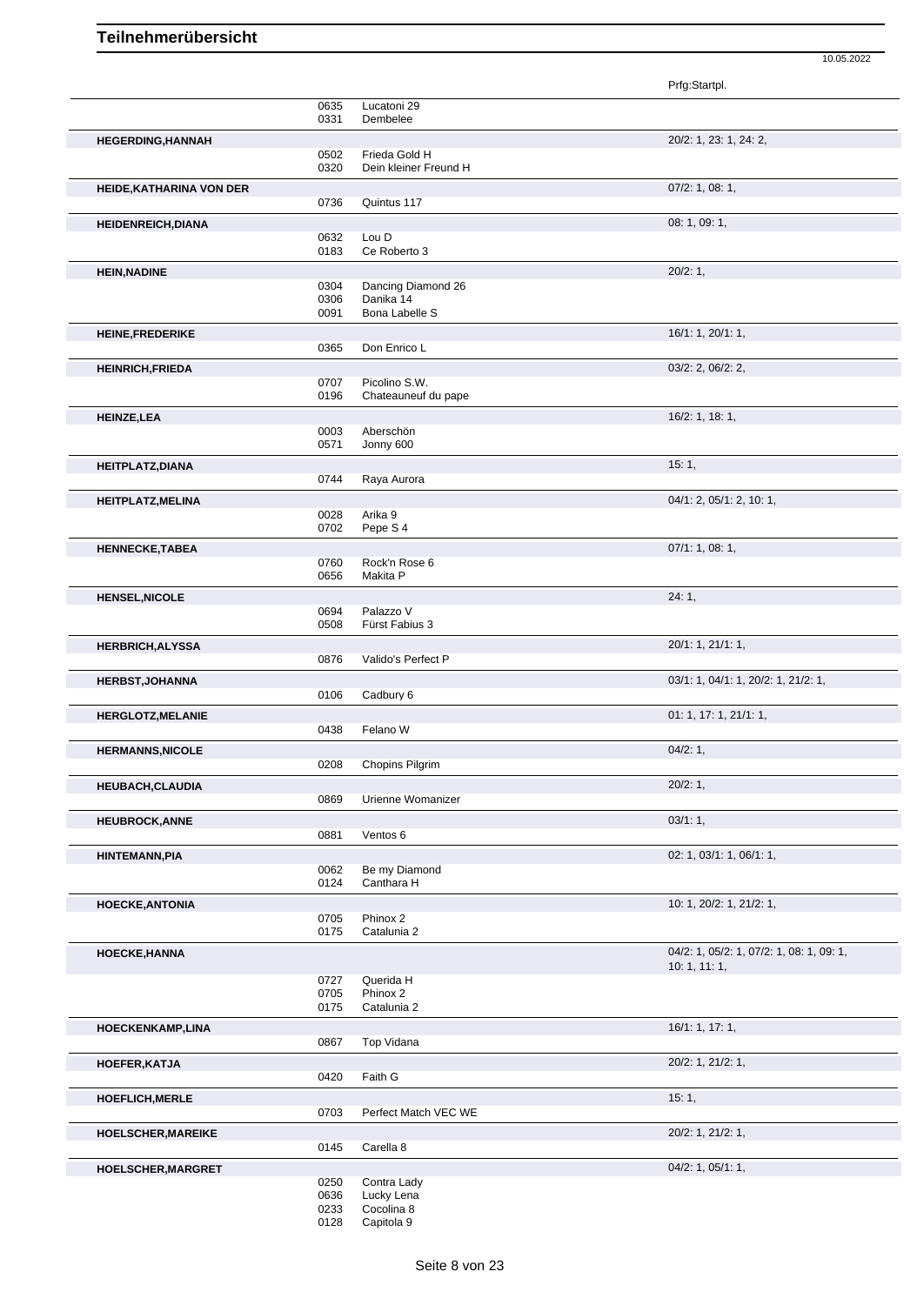Prfg:Startpl.

|                                    | 0144         | Cardoso 34                |                                   |
|------------------------------------|--------------|---------------------------|-----------------------------------|
|                                    | 0240         | Collin Couleur            |                                   |
|                                    | 0041         | Bademeister               |                                   |
|                                    |              |                           |                                   |
| HOELSCHER, MICHAEL                 |              |                           | 04/2: 1, 05/2: 2, 07/2: 1,        |
|                                    | 0250         | Contra Lady               |                                   |
|                                    | 0636         | Lucky Lena                |                                   |
|                                    |              |                           |                                   |
|                                    | 0233         | Cocolina 8                |                                   |
|                                    | 0128         | Capitola 9                |                                   |
|                                    | 0144         | Cardoso 34                |                                   |
|                                    | 0240         | Collin Couleur            |                                   |
|                                    | 0041         | Bademeister               |                                   |
| <b>HOELSCHER, MONIKA</b>           |              |                           | 05/2: 2, 07/2: 1,                 |
|                                    |              |                           |                                   |
|                                    | 0250         | Contra Lady               |                                   |
|                                    | 0636         | Lucky Lena                |                                   |
|                                    | 0233         | Cocolina 8                |                                   |
|                                    | 0128         | Capitola 9                |                                   |
|                                    | 0144         | Cardoso 34                |                                   |
|                                    | 0240         | <b>Collin Couleur</b>     |                                   |
|                                    | 0041         | Bademeister               |                                   |
|                                    |              |                           |                                   |
| HOEPPER, VANESSA                   |              |                           | 12: 1, 13: 1,                     |
|                                    | 0463         | Fino Royal 6              |                                   |
| <b>HOLTKAMP,SABINE</b>             |              |                           | 20/2: 1, 21/1: 1,                 |
|                                    | 0757         | Rock on Top               |                                   |
|                                    |              |                           |                                   |
| HOLTMANN, ANTONIA                  |              |                           | 21/2:1,                           |
|                                    | 0926         | Elton John 13             |                                   |
|                                    |              |                           |                                   |
| HOLTMANNSPOETTER, NINA             |              |                           | 20/1: 1, 21/1: 1,                 |
|                                    | 0819         | Smilla SK                 |                                   |
|                                    |              |                           | $06/1:1$ ,                        |
| HOLTSCHULTE, JESSICA               |              |                           |                                   |
|                                    | 0745         | Rebecca 376               |                                   |
| HOLTSCHULTE, MAJA                  |              |                           | 02: 1, 12: 1,                     |
|                                    |              | Viva Delizia              |                                   |
|                                    | 0893<br>0342 | Diabella Deluxe           |                                   |
|                                    |              |                           |                                   |
| <b>HOPPE, KRISTIN</b>              |              |                           | 12:1,                             |
|                                    | 0483         | Flynn 47                  |                                   |
|                                    |              |                           |                                   |
| <b>HORSTMANN, MAIKE</b>            |              |                           | 10: 1, 19: 1,                     |
|                                    | 0138         | Cara 186                  |                                   |
|                                    | 0799         | See Me Dancing 3          |                                   |
|                                    |              |                           |                                   |
| HUELSBUSCH, FRANZISKA              |              |                           | 03/1: 1, 04/2: 1, 17: 1, 18: 1,   |
|                                    | 0013         | Amentina                  |                                   |
| <b>HUENING, JULIA</b>              |              |                           | 05/1: 1, 21/1: 1,                 |
|                                    | 0207         | Cholet                    |                                   |
|                                    |              |                           |                                   |
| HUESMANN, KARLA PAULINE            |              |                           | 23:1,                             |
|                                    | 0377         | Dopamin                   |                                   |
|                                    |              |                           |                                   |
| <b>HUESTER, MELANIE</b>            |              |                           | 16/2: 1, 17: 1,                   |
|                                    | 0833         | Stellar 3                 |                                   |
|                                    |              |                           |                                   |
| <b>HUEWE, REBEKKA</b>              |              |                           | 16/1: 1, 20/1: 1,                 |
|                                    | 0292         | Da Capo 161               |                                   |
| <b>HUEWE, THEKLA</b>               |              |                           | 01: 1, 03/1: 1, 15: 1,            |
|                                    | 0807         | Silvano 119               |                                   |
|                                    |              |                           |                                   |
| HUFELSCHULTE, KATHRIN              |              |                           | 04/2: 1, 12: 1,                   |
|                                    | 0403         | Enfant du soleil          |                                   |
|                                    | 0753         | Rigodonna                 |                                   |
|                                    | 0439         | Felia 59                  |                                   |
|                                    |              |                           |                                   |
| <b>HUNKE, JESSICA</b>              |              |                           | 20/2: 1, 21/2: 1, 22: 1,          |
|                                    | 0097         | Brown Bonita              |                                   |
| <b>HUTHWELKER, HANNES</b>          |              |                           | 06/2: 1, 11: 1,                   |
|                                    |              |                           |                                   |
|                                    | 0860         | <b>Top Cinderella NRW</b> |                                   |
| <b>ISBRUCH, HANNAH CHARLOTTE</b>   |              |                           | 20/2:1,                           |
|                                    | 0700         | Pegasus Forever           |                                   |
|                                    | 0293         | Dabia Dior                |                                   |
|                                    | 0831         | Steendieks Dodi Lafajette |                                   |
|                                    |              |                           |                                   |
| JANNEMANN, SONJA                   |              |                           | 02:1,                             |
|                                    | 0476         | Fleur Jador               |                                   |
|                                    |              |                           |                                   |
| <b>JASPERNEITE, KIRA FELICITAS</b> |              |                           | 03/1: 1, 04/2: 1, 05/1: 1, 17: 1, |
|                                    | 0535         | Guinness 116              |                                   |
|                                    | 0589         | Lady Cassini B            |                                   |
|                                    |              |                           |                                   |
| <b>JEBING, ISABEL</b>              |              |                           | 13:1,                             |
|                                    | 0682         | Nice Little Lady 2        |                                   |
|                                    | 0385         | Dreiklang AT              |                                   |
|                                    |              |                           |                                   |
|                                    | 0319         | Decider KB                |                                   |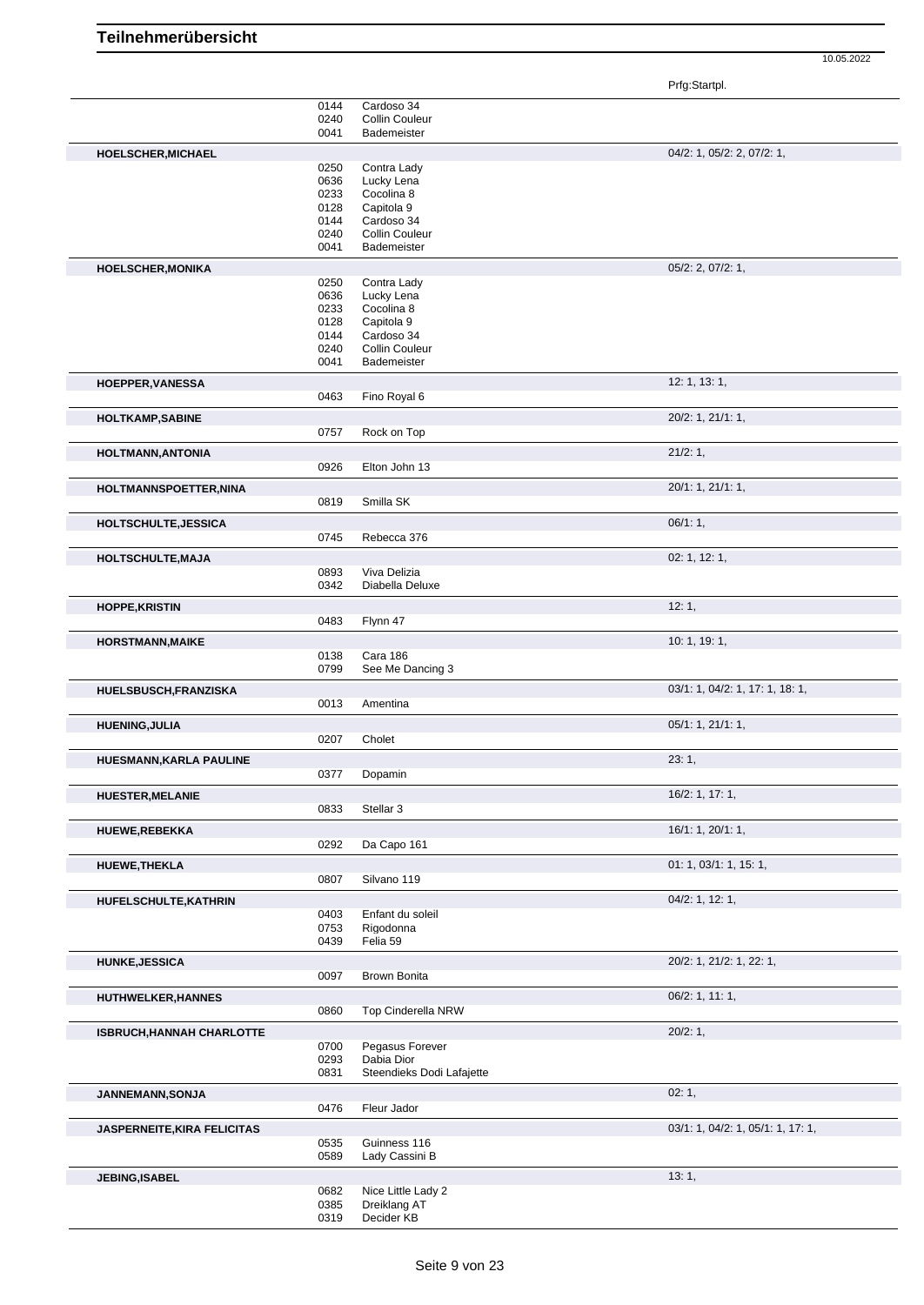| 10.05.2022 |
|------------|
|            |

|                                  |              |                                 | Prfg:Startpl.                       |
|----------------------------------|--------------|---------------------------------|-------------------------------------|
| <b>JENTSCHURA,UTE</b>            |              |                                 | 15:1,                               |
|                                  | 0928         | Diamond Girl 32                 |                                     |
| JOELLENBECK, CAROLIN SOPHIE      |              |                                 | 04/2:1,                             |
|                                  | 0166         | Cash and Go 6                   |                                     |
| JORDAN, MEIKE                    |              |                                 | 24:1,                               |
|                                  | 0840         | <b>Sunny 1241</b>               |                                     |
| <b>JURCZIK, LILLY</b>            |              |                                 | 15:1,                               |
|                                  | 0919         | Ladina                          |                                     |
| KAHLERT-WESTERHOFF, ALBA         |              |                                 | 16/2:1,                             |
|                                  | 0075         | <b>Belle Coeur S</b>            |                                     |
| <b>KALBITZER, DILARA</b>         |              |                                 | 03/1: 1, 04/2: 1,                   |
|                                  | 0793         | Sanny 69                        |                                     |
| KAMPMANN-KOCKS, JANIN            |              |                                 | 03/1:1,                             |
|                                  | 0212         | Ciqala Chi Chi                  |                                     |
| <b>KANTARCI, ALEYNA</b>          |              |                                 | 21/1:1,                             |
|                                  | 0412         | Everest 41                      |                                     |
| <b>KARNS, FLORIAN</b>            |              |                                 | 05/2: 1, 07/2: 1, 09: 3,            |
|                                  | 0629         | London's La vie                 |                                     |
|                                  | 0226         | Clim bim                        |                                     |
|                                  | 0475<br>0734 | Fleur de la Coeur S<br>Quincy R |                                     |
|                                  |              |                                 |                                     |
| <b>KARNS, LAURA</b>              | 0475         | Fleur de la Coeur S             | 17:1,                               |
|                                  |              |                                 |                                     |
| <b>KARTHAEUSER, SANDRA</b>       | 0113         | Calido's Philia K               | 18:1,                               |
|                                  |              |                                 |                                     |
| <b>KATINS, PETRA</b>             | 0559         | His Highlight 6                 | 22:1,                               |
|                                  | 0036         | Arts Daily Overknees            |                                     |
|                                  | 0798         | Scooper                         |                                     |
| KAULITZ-MICHALIK, JULIA          |              |                                 | 04/2:1,                             |
|                                  | 0603         | Legolas <sub>Z</sub>            |                                     |
| <b>KEMPER, STEFANIE CHRISTIN</b> |              |                                 | 03/2: 1, 04/2: 1,                   |
|                                  |              |                                 |                                     |
|                                  | 0118         | Call me Qantas                  |                                     |
|                                  |              |                                 |                                     |
| KIFFMEYER, LENA                  | 0481         | Floribella                      | 22: 1, 23: 1,                       |
|                                  |              |                                 |                                     |
| <b>KLATT, ANNA</b>               | 0161         | Cascada 108                     | 01:1,                               |
|                                  |              |                                 |                                     |
| <b>KLEIN, LANETTE</b>            | 0899         | Von Kaiser                      | 20/2: 1, 21/2: 2,                   |
|                                  | 0325         | Del-Ray                         |                                     |
|                                  | 0345         | Diamantenstaub JSO              |                                     |
|                                  | 0381         | Dorfschönheit JSO               |                                     |
|                                  | 0506         | Funkelauge V                    |                                     |
| KLEMANN, ANNA-MARIA              |              |                                 | 02: 1, 06/2: 1, 08: 1,              |
|                                  | 0071<br>0026 | Bella Granata<br>Archie SK      |                                     |
|                                  |              |                                 |                                     |
| <b>KLEMBT, TATJANA</b>           | 0422         | Fancy 60                        | $03/2$ : 1, $04/2$ : 1, $05/1$ : 1, |
|                                  |              |                                 |                                     |
| <b>KLUESENER, YASMIN</b>         | 0845         | Tamango 3                       | 20/1: 1, 21/1: 1,                   |
|                                  | 0419         | Fairway 21                      |                                     |
| KMETITSCH, ALESSA                |              |                                 | 15:1,                               |
|                                  | 0441         | Felicity Rose 2                 |                                     |
|                                  |              |                                 |                                     |
| <b>KNIEZNER, KIM</b>             | 0074         | Bellamie 28                     | 24:1,                               |
|                                  |              |                                 |                                     |
| <b>KNIEZNER, LEA</b>             | 0280         | CU Later                        | 08: 1, 09: 1,                       |
|                                  |              |                                 |                                     |
| <b>KNORR, CAROLINA</b>           | 0027         |                                 | 16/1: 1, 19: 1,                     |
|                                  |              | Argentan 44                     |                                     |
| <b>KNUEHL, SAMIRA NINJA</b>      |              |                                 | 19:2,                               |
|                                  | 0194<br>0913 | Champion 139<br>Zoomi           |                                     |
|                                  |              |                                 |                                     |
| KOCH, ALINA                      | 0329         | Delightful 3                    | 20/2: 1, 24: 1,                     |
|                                  |              |                                 |                                     |
| KOCH, ANTONIA                    | 0365         | Don Enrico L                    | 18: 1, 19: 1,                       |
| KOCK, SARAH                      |              |                                 | 20/2: 1, 21/2: 1, 23: 1,            |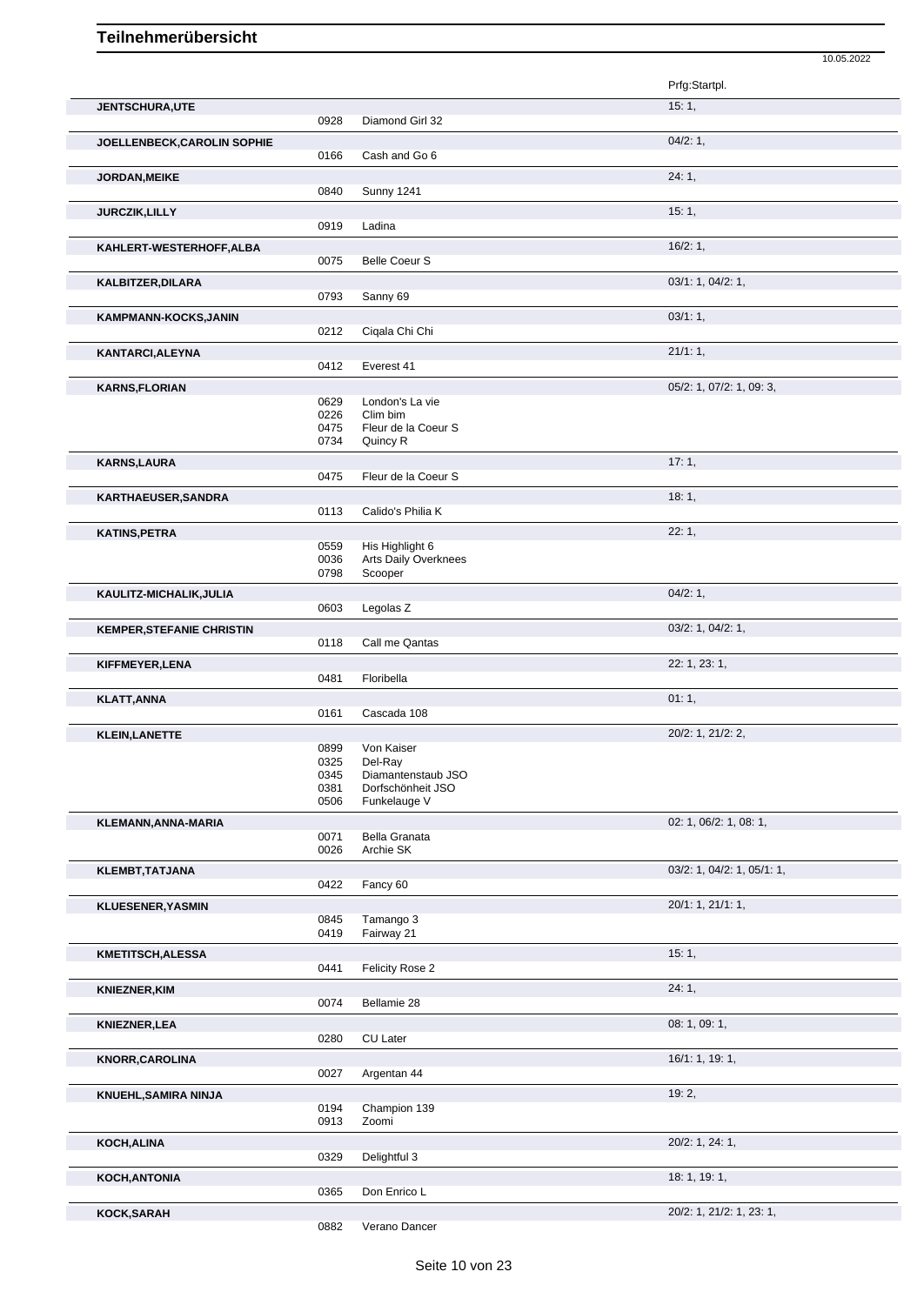|                              |              |                                          | Prfg:Startpl.                            |
|------------------------------|--------------|------------------------------------------|------------------------------------------|
|                              | 0500         | Fridolin 369                             |                                          |
|                              | 0448         | Fernando 721                             |                                          |
| KOELLING, ISABELL            | 0323         | Dekita pur Emotion                       | 16/2:1,                                  |
| KOHLS, JULIA                 |              |                                          | $07/2$ : 1, 17: 1,                       |
|                              | 0020         | Anicma                                   |                                          |
|                              | 0203         | Chicago 212                              |                                          |
| KORTBUSCH, SOPHIA            | 0181         | Cavallino 47                             | 10: 1, 11: 1, 18: 1,                     |
|                              |              |                                          | 15: 1, 17: 1,                            |
| KORTENDICK, CARINA           | 0032         | Arkas K                                  |                                          |
| KORTMANN, NELE               |              |                                          | 15:1,                                    |
|                              | 0433         | Feelina 4                                |                                          |
| KOSKE, CLARA SOPHIE          |              |                                          | 16/1: 1, 17: 1,                          |
|                              | 0120         | Calouba 2                                |                                          |
| <b>KOZMINSKI, EMMA</b>       |              |                                          | 16/1:1,                                  |
|                              | 0060         | Bayano Gold                              |                                          |
| <b>KREVERT, TANJA</b>        |              |                                          | 07/1: 1, 09: 1,                          |
|                              | 0586         | La Fina 3                                |                                          |
|                              | 0258<br>0210 | Corado 107<br>Cinderella 648             |                                          |
|                              | 0048         | Balinero 4                               |                                          |
| <b>KRIMPMANN, THORBEN</b>    |              |                                          | 18: 1, 19: 1,                            |
|                              | 0271         | Crack 33                                 |                                          |
|                              | 0729<br>0103 | Questa Romantica<br>Burlington 24        |                                          |
|                              |              |                                          |                                          |
| <b>KROEBER, CAROLIN</b>      | 0268         | Coruja                                   | 03/2: 1, 04/2: 1,                        |
|                              |              |                                          | 05/2: 1, 07/2: 1,                        |
| <b>KROEGER, THOMAS</b>       | 0598         | Le Beau K                                |                                          |
|                              | 0400         | Emilia 45                                |                                          |
| <b>KROKER, JULE ROSA</b>     |              |                                          | 16/1: 1, 18: 1,                          |
|                              | 0450         | Festina VS<br>Alisa WS                   |                                          |
| <b>KROKER, UMA HELENA</b>    | 0009         |                                          | 03/2: 1, 04/1: 1, 07/2: 1, 08: 1, 10: 1, |
|                              |              |                                          | 17:1,                                    |
|                              | 0450<br>0724 | Festina VS<br>Queen 161                  |                                          |
|                              | 0009         | Alisa WS                                 |                                          |
|                              | 0047         | Bajou 11                                 |                                          |
| <b>KRUECKENDORF, JULIANE</b> |              |                                          | 01:2,                                    |
|                              | 0917         | Gretchen                                 |                                          |
|                              | 0918         | Doncho                                   |                                          |
| KRUEGEL,EVE                  | 0895         | Vivaldi's Valegro                        | 16/2:1,                                  |
| KUEHNHENRICH, CARLOTTA       |              |                                          | 04/1:1,                                  |
|                              | 0155         | Caruso 476                               |                                          |
|                              | 0237         | Coldplay S                               |                                          |
| KUEHNHENRICH, GRETA          |              |                                          | 20/2:1,                                  |
|                              | 0155         | Caruso 476                               |                                          |
|                              | 0768<br>0859 | Rose of Midnight<br><b>Top Champion</b>  |                                          |
|                              | 0862         | Top Magic Mike                           |                                          |
|                              | 0861         | Top Coppa Cabana                         |                                          |
|                              | 0858         | Top Casimir 3                            |                                          |
|                              | 0857<br>0867 | Top California<br>Top Vidana             |                                          |
| KUHLMANN, SARAH              |              |                                          | 16/2:1,                                  |
|                              | 0740         | Quotina                                  |                                          |
| KULAR, AMELIE                |              |                                          | 20/2:1,                                  |
|                              | 0639         | Lucy 769                                 |                                          |
|                              | 0666         | Menai Conspiracy                         |                                          |
| KUMPF, SVENJA                |              |                                          | 23: 1, 24: 1,                            |
|                              | 0111<br>0101 | Calendira<br>Burberry's Dream            |                                          |
|                              | 0278         | Crystal Bloemendael                      |                                          |
| <b>KUMPF, VIVIEN</b>         |              |                                          | 02: 1, 03/2: 1, 06/2: 1, 07/1: 1,        |
|                              | 0111         | Calendira                                |                                          |
|                              | 0101<br>0824 | Burberry's Dream<br>Something Special MG |                                          |
|                              |              |                                          |                                          |
| KURRELMEYER, ANGELIKA        |              |                                          | 24:1,                                    |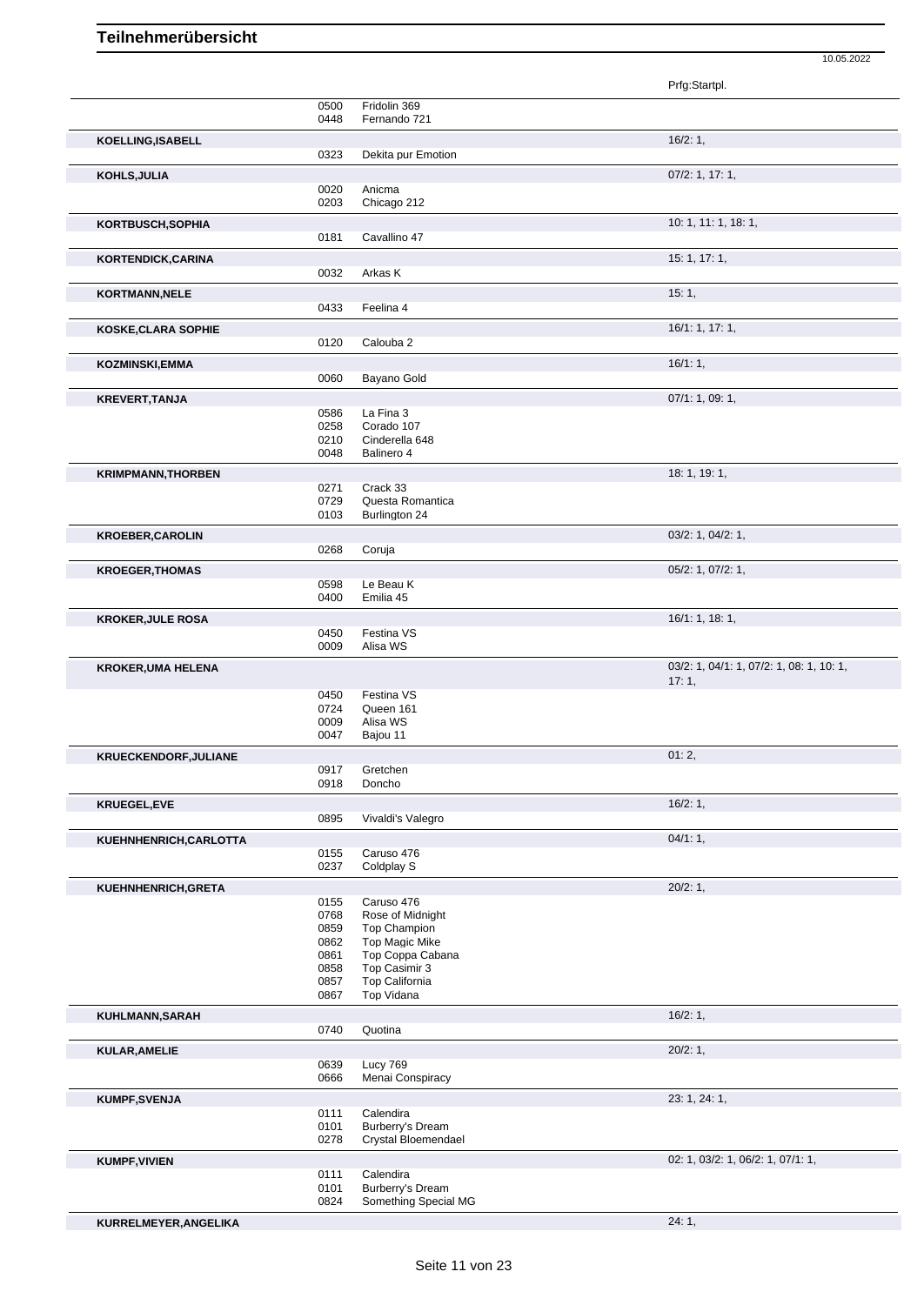|                                    |              |                                   | Prfg:Startpl.                          |
|------------------------------------|--------------|-----------------------------------|----------------------------------------|
|                                    | 0808         | Sint Maarten 3                    |                                        |
| <b>LAMMERT, MELANIE</b>            |              |                                   | 23: 1, 24: 1,                          |
|                                    | 0328         | Delia Edessa                      |                                        |
|                                    |              |                                   | 16/1: 1, 18: 1, 19: 1,                 |
| LANGENBERG, LISA                   | 0416         | <b>Fabuloso Vives</b>             |                                        |
|                                    |              |                                   |                                        |
| <b>LANGENKAEMPER, PAULINE MARI</b> |              |                                   | 06/1: 1, 10: 1, 11: 1,                 |
|                                    | 0042         | Bailar 2                          |                                        |
| <b>LANGENSTROTH,IDA</b>            |              |                                   | 04/2: 1, 05/2: 1, 10: 1, 11: 1,        |
|                                    | 0396         | El Christobal                     |                                        |
| LAWNICZEK, JANINA                  |              |                                   | 22:1,                                  |
|                                    | 0458         | Fine Lady 8                       |                                        |
| LECHTENFELD, HEIKE                 |              |                                   | 16/2: 1, 20/1: 1, 21/1: 1,             |
|                                    | 0434         | <b>Feeling Allright</b>           |                                        |
| <b>LEHMACHER, MARLEN</b>           |              |                                   | 16/1:2,                                |
|                                    | 0905         | Windlesham Ruby S                 |                                        |
|                                    | 0554         | Hesselteichs One in A Million     |                                        |
| <b>LEMKE, NELE</b>                 |              |                                   | $04/2$ : 1, $05/1$ : 1,                |
|                                    | 0161         | Cascada 108                       |                                        |
|                                    |              |                                   | 16/2: 1, 17: 1,                        |
| <b>LEMMLER, FRANZISKA</b>          | 0879         | Veltins 5                         |                                        |
|                                    |              |                                   |                                        |
| LEVERMANN, PIA                     |              |                                   | 04/2: 1, 06/2: 1,                      |
|                                    | 0868<br>0477 | Trixie 131<br><b>Flippy Total</b> |                                        |
|                                    | 0360         | Domara SF                         |                                        |
|                                    |              |                                   |                                        |
| LIENEWEG, MIRIAM                   | 0216         | Claire De Lune 36                 | 05/1:1,                                |
|                                    | 0472         | <b>First Sensation</b>            |                                        |
|                                    |              |                                   |                                        |
| LITTWIN, IRINA                     |              |                                   | 03/1: 1, 04/2: 1, 18: 1, 19: 1,        |
|                                    | 0820         | Smilla W.                         |                                        |
| LOEDDING, ALINA                    |              |                                   | 12: 1, 13: 1, 20/2: 1, 21/2: 1, 22: 1, |
|                                    | 0449         | Fernet 56                         |                                        |
|                                    | 0843<br>0349 | Tabaluna<br>Die Prinzessin Lilly  |                                        |
|                                    |              |                                   |                                        |
| LOERDEMANN, NANNE JOANA            |              |                                   | 01:1,                                  |
|                                    | 0683         | Night Girl 4                      |                                        |
| LOHMANN, FRANZISKA                 |              |                                   | 12:1,                                  |
|                                    | 0661         | Maxi King 4                       |                                        |
| LOHMANN, FRAUKE                    |              |                                   | 06/2: 1, 07/2: 2, 08: 1,               |
|                                    | 0220         | Classic Dancer L                  |                                        |
|                                    | 0737         | Quintus L                         |                                        |
|                                    | 0153         | Carlsson L                        |                                        |
| <b>LOHMANN, WIEBKE</b>             |              |                                   | 03/2: 1, 04/2: 1, 20/1: 1,             |
|                                    | 0220<br>0737 | Classic Dancer L<br>Quintus L     |                                        |
|                                    | 0153         | Carlsson L                        |                                        |
|                                    |              |                                   |                                        |
| LOYAL, JONAS                       | 0140         | Caralita                          | $04/1:1$ ,                             |
|                                    |              |                                   |                                        |
| LUEBBESMEYER, MARIE-SOPHIE         |              |                                   | 20/1:1,                                |
|                                    | 0410         | Estimate                          |                                        |
| LUETJE-KOERNER, PATRICIA           |              |                                   | 21/2:1,                                |
|                                    | 0791         | San Florenceo                     |                                        |
| LUETKE ALDENHOEVEL, MAIKE          |              |                                   | 04/1: 1, 17: 1, 18: 1,                 |
|                                    | 0834         | Step in Smart                     |                                        |
| LUETKE ALDENHOEVEL, SOPHIA         |              |                                   | 16/2: 1, 17: 1,                        |
|                                    | 0713         | Prestige van het Taterkuilenho    |                                        |
|                                    |              |                                   | 18:1, 19:1,                            |
| <b>LUETKE BROCHTRUP, JOHANNA</b>   | 0715         | Proud Champus Kiss                |                                        |
|                                    |              |                                   |                                        |
| <b>MACHA, AALIYAH</b>              |              |                                   | 04/1: 2, 05/2: 2,                      |
|                                    | 0710<br>0750 | Pit SG<br><b>Rica 105</b>         |                                        |
|                                    | 0572         | <b>Joy 400</b>                    |                                        |
|                                    |              |                                   |                                        |
|                                    |              |                                   |                                        |
| <b>MALBERG, MARTINA</b>            |              |                                   | 02:1,                                  |
|                                    | 0588         | La Vista 7                        |                                        |
|                                    | 0830         | Splatoon                          |                                        |
| <b>MARKS, CHARLOTTE</b>            |              |                                   | 16/2: 1, 20/1: 1, 21/1: 1,             |
|                                    | 0767         | Romina As                         |                                        |
| <b>MARTH, MIRIAM</b>               | 0490         | Frau Socke BE                     | 21/1:1,                                |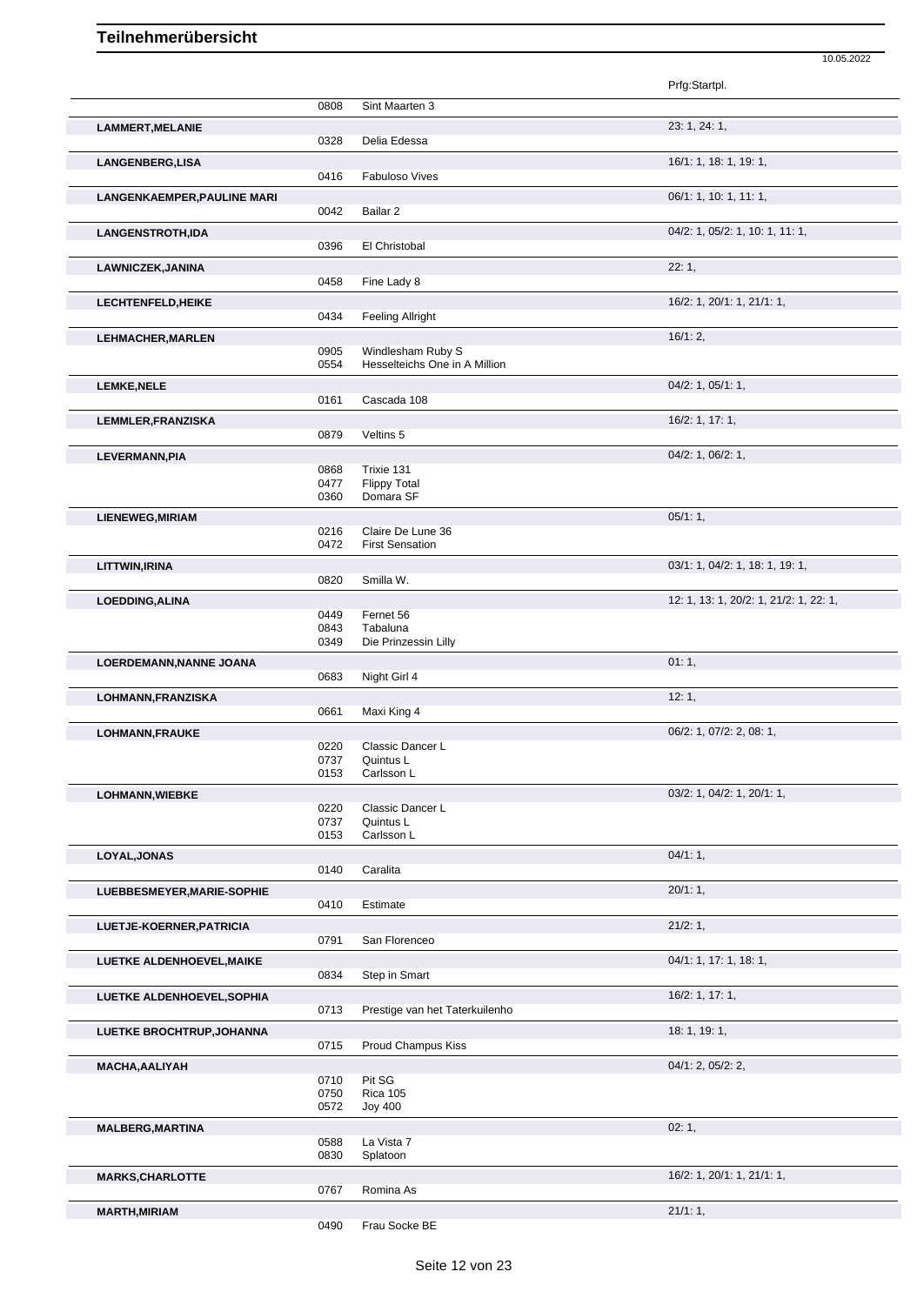|                                 |              |                                | Prfg:Startpl.                              |
|---------------------------------|--------------|--------------------------------|--------------------------------------------|
| <b>MAY, GERTRUDE</b>            |              |                                | 21/1:1,                                    |
|                                 | 0925         | Fantastic Lady 7               |                                            |
| <b>MEINERS, HANNI</b>           |              |                                | 12:1,                                      |
|                                 | 0392         | Dusty 880                      |                                            |
| <b>MELIS, CHIARA</b>            |              |                                | 02: 1, 03/1: 2, 04/2: 1,                   |
|                                 | 0560         | Holly K <sub>3</sub>           |                                            |
|                                 | 0004         | Adagio 112                     |                                            |
|                                 | 0593         | Largos 27                      |                                            |
| <b>MENGELKAMP,CARINA</b>        |              |                                | 12: 1, 16/2: 1, 18: 1,                     |
|                                 | 0085         | Betty 283                      |                                            |
| <b>MERLA, NELE</b>              |              |                                | 23: 1, 24: 1,                              |
|                                 | 0359         | Dogmatik                       |                                            |
|                                 |              |                                |                                            |
| <b>MERSCHFORMANN, GRETA</b>     | 0348         | Dibu M                         | 03/2: 1, 04/1: 1,                          |
|                                 |              |                                |                                            |
| <b>MERTENS, SVEA MARIA</b>      |              |                                | 17:1, 18:1,                                |
|                                 | 0332         | Demirell 2                     |                                            |
| <b>MESENHOELLER, JESSICA</b>    |              |                                | 17:1,                                      |
|                                 | 0454         | Fiderallala 7                  |                                            |
| <b>MESSING, REBECCA</b>         |              |                                | 21/1: 1, 22: 1,                            |
|                                 | 0461         | Finnetou                       |                                            |
| <b>MEUSSEN, ANNIKA</b>          |              |                                | 03/1: 1, 04/1: 1, 16/1: 1, 17: 1,          |
|                                 | 0143         | Cardinal G                     |                                            |
|                                 |              |                                |                                            |
| <b>MEVENKAMP,LUCA MARIE</b>     |              |                                | 16/1: 1, 20/1: 1,                          |
|                                 | 0618<br>0373 | Lilly 487<br>Donna Prima W     |                                            |
|                                 |              |                                |                                            |
| <b>MEVENKAMP, NIA CHARLOTTE</b> |              |                                | 16/1: 1, 20/1: 1,                          |
|                                 | 0373<br>0061 | Donna Prima W<br>Be Crazy 4    |                                            |
|                                 | 0356         | Diva 659                       |                                            |
|                                 |              |                                |                                            |
| <b>MEWIS, SIMON</b>             |              |                                | 20/2: 1, 21/2: 2,                          |
|                                 | 0126<br>0318 | Canturo 6<br>Dear best Friend  |                                            |
|                                 | 0016         | Amperia StG                    |                                            |
|                                 | 0566         | Instyle M                      |                                            |
| MIDDELMANN, EVA MARIA           |              |                                | 19: 1, 20/2: 1, 21/2: 2, 22: 1, 23: 1, 24: |
|                                 |              |                                | 1,                                         |
|                                 | 0619         | Lio F.M.                       |                                            |
|                                 | 0625         | Lockolito F.M                  |                                            |
|                                 | 0643<br>0592 | Ludwig F.M<br>Laon F.M         |                                            |
|                                 | 0633         | Louis Vuitton F.M.             |                                            |
|                                 |              |                                |                                            |
| MIDDELMANN, KATHRIN             | 0600         | Lea F.M                        | 17: 1, 21/2: 2, 22: 2, 23: 1, 24: 2,       |
|                                 | 0619         | Lio F.M.                       |                                            |
|                                 | 0625         | Lockolito F.M                  |                                            |
|                                 | 0643         | Ludwig F.M                     |                                            |
|                                 | 0633         | Louis Vuitton F.M.             |                                            |
| <b>MIERCK, STELLA MARIE</b>     |              |                                | 17:1,                                      |
|                                 | 0015         | Amethist D                     |                                            |
| <b>MOELLMANN, NINA</b>          |              |                                | 06/2:1,                                    |
|                                 | 0257         | Cooper W                       |                                            |
|                                 |              |                                |                                            |
| <b>MOELLMANN, SIMON</b>         | 0780         | Ruby Tuesday 79                | 21/2: 1, 22: 1,                            |
|                                 |              |                                |                                            |
| <b>MROHS,SAMUEL</b>             |              |                                | 05/1: 1, 10: 1,                            |
|                                 | 0564         | Independence 14                |                                            |
| <b>MUENSTER, KATHARINA</b>      |              |                                | 16/1: 1, 20/2: 1,                          |
|                                 | 0104         | C'est la vie 222               |                                            |
|                                 | 0188         | Ceska                          |                                            |
|                                 | 0023<br>0069 | Aquarelle 7<br>Bella Bellini 7 |                                            |
|                                 |              |                                |                                            |
| NAERMANN, CHRISTINA             |              |                                | 21/1:1,                                    |
|                                 | 0423         | Fanell 3                       |                                            |
| <b>NAERMANN, NICOLE</b>         |              |                                | 06/1: 1, 10: 1, 11: 1,                     |
|                                 | 0423         | Fanell 3                       |                                            |
| NELLE, CHANTAL                  |              |                                | 20/1:1,                                    |
|                                 | 0775         | Royal Rouge 5                  |                                            |

10.05.2022

June's perfect

**NEUMANN,CARA** 12: 1, 14: 1,<br>
0100 Bumblebee 47<br>
0313 Darlinda Bumblebee 47 Darlinda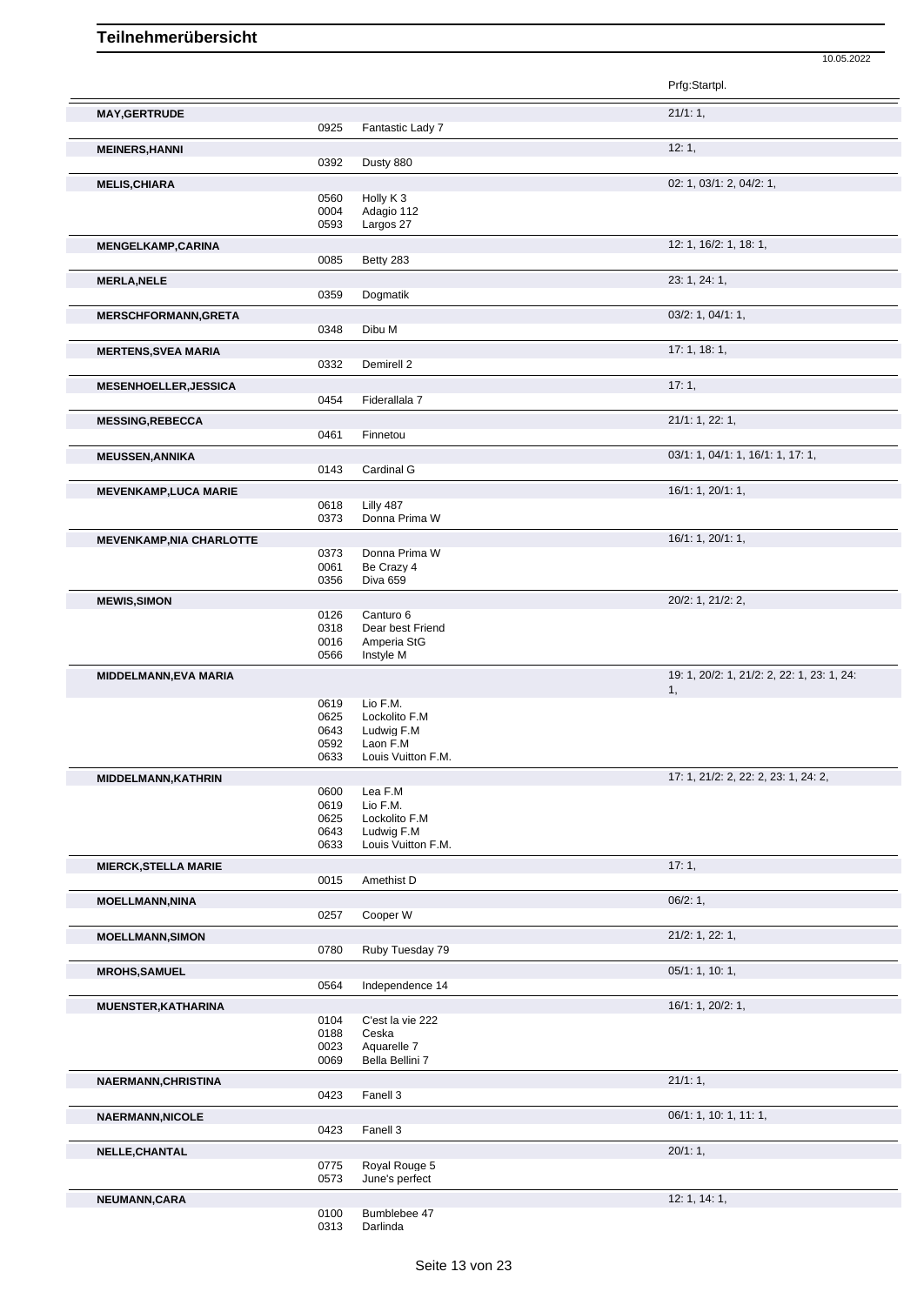|                                |              |                                  | Prfg:Startpl.                            |
|--------------------------------|--------------|----------------------------------|------------------------------------------|
| NIELAENDER, LYNN-LAUREEN       |              |                                  | 02:1,                                    |
|                                | 0289         | Czack                            |                                          |
| NOTHNAGEL, SARAH               | 0849         | Teddy's Boy JW                   | 07/1:1,                                  |
|                                |              |                                  | 03/1:1,                                  |
| NOWACZYK, CHARLEEN             | 0904         | Willy Wonka 15                   |                                          |
| <b>NOWAK-NIZETIC, MICHELLE</b> |              |                                  | 21/1:1,                                  |
|                                | 0521         | Giant Superman                   |                                          |
| <b>NUTSCH,LUISA</b>            |              |                                  | 05/2: 1, 06/2: 2, 07/2: 1,               |
|                                | 0684         | Nora Fly                         |                                          |
|                                | 0404<br>0546 | Enya <sub>62</sub><br>Hazel 87   |                                          |
|                                |              |                                  |                                          |
| <b>OELRICH, MARIE-SOPHIE</b>   | 0762         | Rockabella 8                     | 05/2: 1, 07/2: 1,                        |
|                                | 0479         | Florence 172                     |                                          |
| OELRICH, MATTHIAS              |              |                                  | 05/1: 1, 07/1: 1,                        |
|                                | 0762         | Rockabella 8                     |                                          |
|                                | 0479         | Florence 172                     |                                          |
| <b>OETTING, SIMONE</b>         |              |                                  | 20/2: 1, 22: 1,                          |
|                                | 0234         | Coffee Cat                       |                                          |
| <b>OLIVIER, VIVIENNE</b>       | 0623         | Livienne 3                       | 14: 1, 21/2: 1,                          |
|                                |              |                                  |                                          |
| OVERMANN,LARA                  | 0383         | Dos Sanctos W                    | 05/1: 1, 07/1: 1,                        |
|                                |              |                                  | 03/2: 1, 04/2: 1, 14: 1,                 |
| PAUTZKE, SASKIA                | 0772         | Roxette 127                      |                                          |
|                                | 0290         | D'accord T 3                     |                                          |
|                                | 0308<br>0354 | Darcy T.<br>Dior T               |                                          |
|                                |              |                                  |                                          |
| <b>PAWLUS, KERSTIN</b>         | 0012         | Amber-Mae                        | 06/1: 1, 10: 1, 11: 1,                   |
|                                |              |                                  | 24:1,                                    |
| <b>PENTROP, IRMGARD</b>        | 0906         | Winston AW                       |                                          |
|                                | 0669         | <b>Miley Millennium</b>          |                                          |
| PEVELING-OBERHAG, SIMONE       |              |                                  | 03/2: 1, 20/2: 1, 23: 1,                 |
|                                | 0346<br>0646 | Diamare LOH<br>Lupitenda         |                                          |
|                                | 0789         | Sammy Davis Jr                   |                                          |
| PFLAUM, THERESA                |              |                                  | 17:1,                                    |
|                                | 0796         | Schröder 59                      |                                          |
| PIEPER, CATHARINA              |              |                                  | 03/1: 1, 04/2: 1, 05/1: 1,               |
|                                | 0555         | Hiarra TF                        |                                          |
| <b>PLASTROTMANN, INES</b>      |              |                                  | 03/2:1,                                  |
|                                | 0119         | Callea P                         |                                          |
| POELLING, CAROLIN              |              |                                  | 12: 1, 16/1: 1,                          |
|                                | 0017         | Ampcrio                          |                                          |
| POEPPELMANN, JANIKA            |              | Benito Q                         | 12: 1, 17: 1, 18: 1,                     |
|                                | 0081<br>0056 | Bärchen Q                        |                                          |
| POLLERT, LENA                  |              |                                  | 19:1,                                    |
|                                | 0358         | Djamila 59                       |                                          |
| POTRAFKE, VANESSA NATHALIE     |              |                                  | 05/2: 2, 08: 1, 09: 2, 13: 1, 14: 1, 17: |
|                                |              |                                  | 1,                                       |
|                                | 0024<br>0090 | Aquito 11<br>Bon Voyage 33       |                                          |
|                                | 0832         | Stella Polaris                   |                                          |
|                                | 0162         | Cascadeur S                      |                                          |
|                                | 0556<br>0338 | Hickstead's Girl<br>Desperada dW |                                          |
|                                | 0089         | Bon Esprit 4                     |                                          |
|                                | 0053         | Balouness 6                      |                                          |
|                                | 0084         | Best Bob de Rock 1 Z             |                                          |
| POTTHINK, ALINA                |              |                                  | 03/2: 1, 04/2: 1, 06/2: 1,               |
|                                | 0179         | Cava 7                           |                                          |
| PREIN, ALINA                   | 0253         | Cool Princess                    | 06/1: 1, 07/1: 1, 08: 1,                 |
|                                |              |                                  | 24:1,                                    |
| <b>PULKUS, BEATE</b>           | 0912         | Zippero                          |                                          |
| QUINKENSTEIN, MARINA           |              |                                  | 21/1:1,                                  |
|                                |              |                                  |                                          |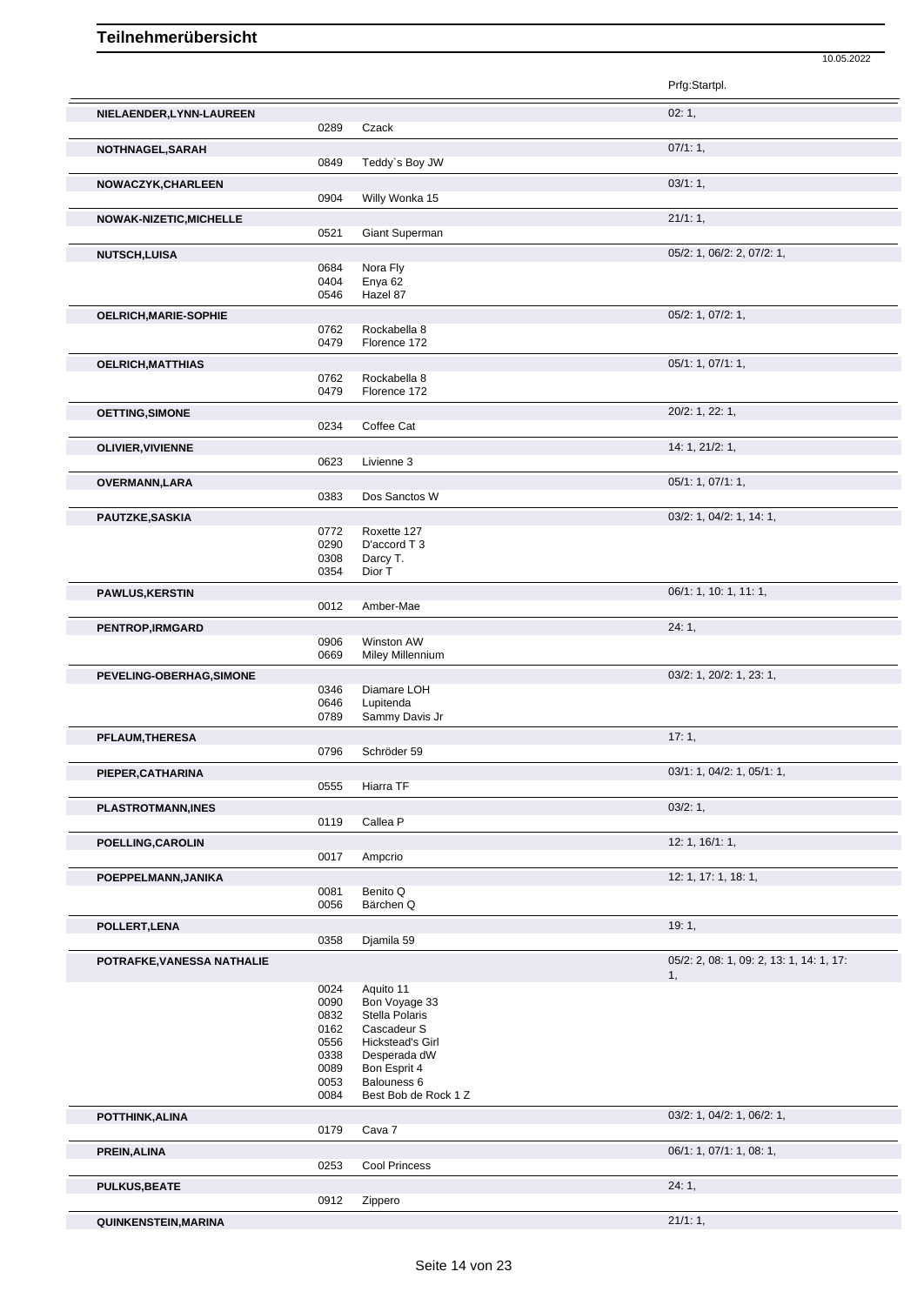|                        |              |                              | Prfg:Startpl.                              |
|------------------------|--------------|------------------------------|--------------------------------------------|
|                        | 0249         | Conti 25                     |                                            |
| RABE, ELENA-MARIELLA   |              |                              | 20/2: 1, 23: 1,                            |
|                        | 0543         | Hasadeurs Junior             |                                            |
|                        | 0485         | Formschön                    |                                            |
|                        | 0877         | Vancouver O                  |                                            |
| RADEMACHER, KIM        |              |                              | 08:1,                                      |
|                        | 0561         | Honey 86                     |                                            |
|                        | 0217         | Clarissa 170                 |                                            |
|                        | 0343         | Diacassina GW                |                                            |
|                        | 0191         | Chacco's Horst GW            |                                            |
|                        | 0197         | Check La d'or                |                                            |
| RAGUSE, DOROTHEA       |              |                              | 18: 1, 21/2: 1,                            |
|                        | 0316         | Davinjo 2                    |                                            |
|                        | 0509         | Fürst Fridolin 7             |                                            |
| RAGUSE, JOACHIM        |              |                              | 03/2: 1, 04/2: 1, 05/1: 1,                 |
|                        | 0621         | Little Lothar                |                                            |
| <b>RAHN, ANGELINA</b>  |              |                              | 23: 1, 24: 1,                              |
|                        | 0649         | Lybella La                   |                                            |
| <b>RAPHAEL,LOUIS</b>   |              |                              | 06/1: 1, 10: 1, 11: 1,                     |
|                        | 0797         | Scooby-Du                    |                                            |
|                        |              |                              |                                            |
| <b>RAUSSEN,LEA</b>     |              |                              | 04/2:1,                                    |
|                        | 0402         | Emmy 46                      |                                            |
| RECKMANN, HELENA       |              |                              | 18:1,                                      |
|                        | 0433         | Feelina 4                    |                                            |
| <b>REDLIN,LEONIE</b>   |              |                              | 18: 1, 19: 1,                              |
|                        | 0072         | Bella Lotta 3                |                                            |
| <b>REHER, ANNIKA</b>   |              |                              | 03/2: 2, 05/2: 2, 06/2: 2,                 |
|                        | 0580         | <b>Kleykottens Dalmore</b>   |                                            |
|                        | 0810         | Sir Richard 6                |                                            |
| <b>REHER,LYNN</b>      |              |                              | 21/1:1,                                    |
|                        | 0624         | Lizzy 94                     |                                            |
|                        | 0494         | Free d'Rieke                 |                                            |
| <b>REICH, ANNE</b>     |              |                              | 18: 1, 19: 1, 20/1: 1, 21/1: 1,            |
|                        | 0187         | Cerveza 2                    |                                            |
|                        |              |                              |                                            |
| RENGSHAUSEN, LISA      | 0909         | Xtreme Zafina                | 15:1,                                      |
|                        |              |                              |                                            |
| REPLOH, ANNIKA         |              |                              | 21/1:1,                                    |
|                        | 0846         | Tamina 130                   |                                            |
| <b>RESING, ANNA</b>    |              |                              | 02: 1, 03/1: 1, 12: 1,                     |
|                        | 0130         | Capri Cornia                 |                                            |
|                        | 0886         | Vianna 5                     |                                            |
|                        | 0083         | Bernie 19                    |                                            |
| <b>RESING, EVA</b>     |              |                              | 02: 1, 03/2: 1, 06/2: 1, 10: 1, 12: 1, 13: |
|                        |              |                              | 1,                                         |
|                        | 0115<br>0014 | Call me Calle 9<br>Amérie PF |                                            |
|                        | 0136         | Captain's Käthe              |                                            |
|                        |              |                              |                                            |
| <b>RESING, LAURA</b>   | 0130         | Capri Cornia                 | $07/2$ : 1, 08: 1,                         |
|                        | 0886         | Vianna 5                     |                                            |
|                        |              |                              |                                            |
| RICKERT, JACQUELINE    |              |                              | 20/2: 1, 21/2: 1,                          |
|                        | 0641         | Lucy's Tochter               |                                            |
| RIDDER, GABRIELE       |              |                              | 14: 1, 20/2: 1, 21/2: 1,                   |
|                        | 0515         | Fürstin Flocke               |                                            |
| RIEDERER, JULIA        |              |                              | 12: 1, 20/2: 1, 21/1: 1,                   |
|                        | 0380         | Doreano <sub>2</sub>         |                                            |
|                        | 0267         | Cortado 21                   |                                            |
|                        | 0049         | <b>Ballett's Cortina</b>     |                                            |
| RIEDERER, STEPHAN      |              |                              | 17:1,                                      |
|                        | 0267         | Cortado 21                   |                                            |
| <b>RIETMANN, KLAUS</b> |              |                              | 02:1,                                      |
|                        | 0173         | Casulea                      |                                            |
|                        |              |                              |                                            |
| <b>RINKA, ANNA ZOE</b> | 0418         | Fair-Play 14                 | 03/1: 1, 04/2: 1,                          |
|                        |              |                              |                                            |
| <b>RIST, MALWINA</b>   |              |                              | 23: 1, 24: 1,                              |
|                        | 0510<br>0665 | Fürst K 2<br>Mechthild 3     |                                            |
|                        | 0379         | Dorato 5                     |                                            |
|                        |              |                              |                                            |
| RODES, LAURA-ALINA     |              |                              | 12: 1, 16/2: 1,                            |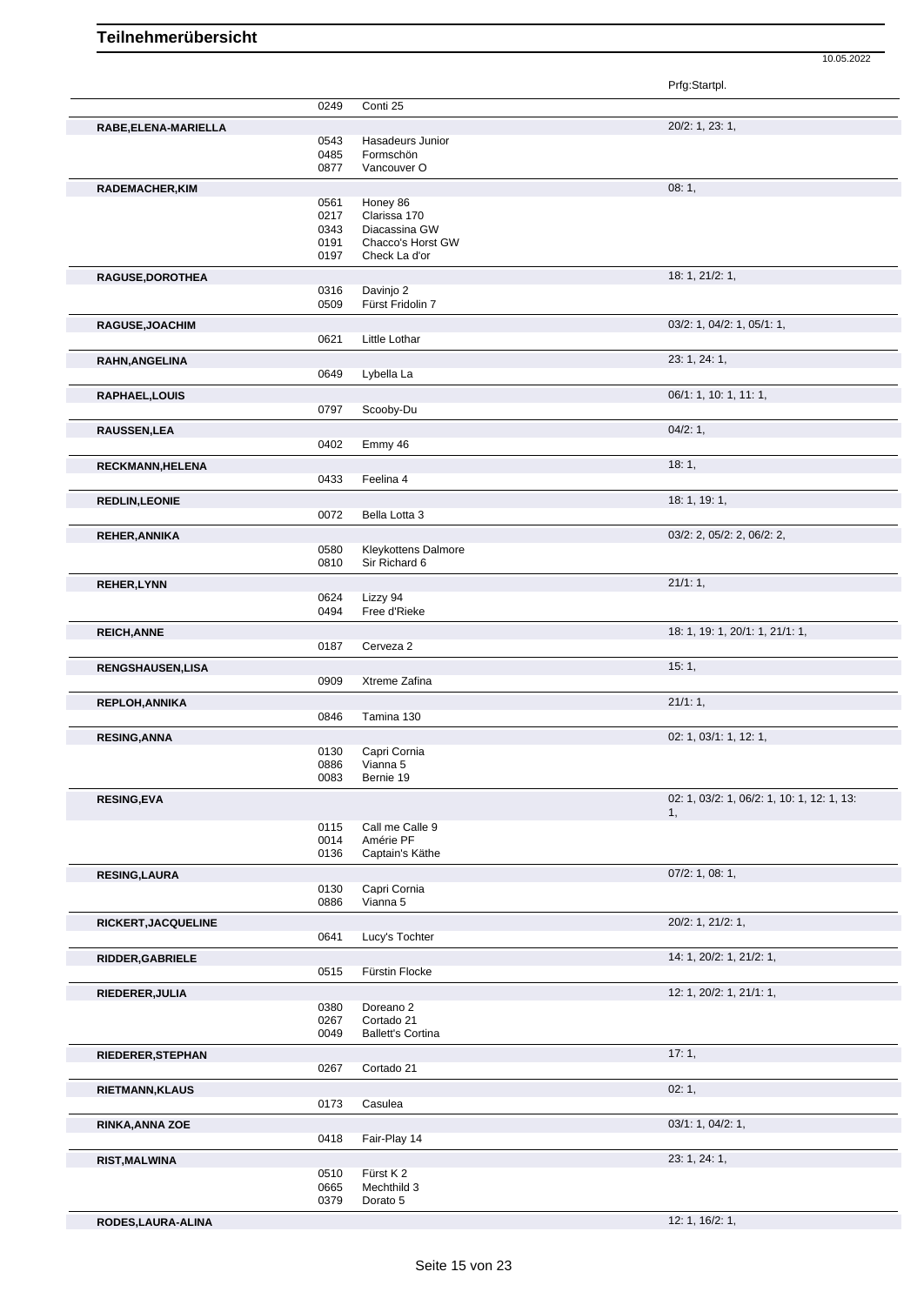|                               |                      |                                           | 10.05.2022                           |
|-------------------------------|----------------------|-------------------------------------------|--------------------------------------|
|                               |                      |                                           | Prfg:Startpl.                        |
|                               | 0397                 | Elea 21                                   |                                      |
| ROECKMANN, MAYA               | 0604                 | Leibnitz 4                                | 01: 1, 03/1: 1,                      |
| <b>ROEMER, MELISSA</b>        | 0052                 | <b>Balouis</b>                            | 03/2: 1, 04/2: 1,                    |
| <b>ROERING, MICHAEL</b>       |                      |                                           | 07/1:1,                              |
|                               | 0647<br>0147         | Lutz 144<br>Caribo 39                     |                                      |
| ROHE, JOANA                   |                      |                                           | 12:1,                                |
| <b>ROMBECK,LIVI MAITE</b>     | 0337                 | Despacito 27                              | 01: 1, 16/1: 1,                      |
|                               | 0335                 | Descara 15                                |                                      |
| <b>ROSE, ALINA</b>            | 0019<br>0474         | Andorra la velle<br><b>Fleur Dansante</b> | 22:1,                                |
| <b>ROSS,LARA</b>              |                      |                                           | 15:1,                                |
|                               | 0863<br>0920         | Top Na-Jaan<br>Sanbuorster Okke           |                                      |
| ROSS, LARA                    |                      |                                           | 03/2: 1, 04/1: 1, 05/1: 1,           |
|                               | 0214                 | Claire 132                                |                                      |
| <b>ROTERT, KATRIN</b>         | 0387                 | Du' A Bell                                | 03/1: 1, 04/2: 1,                    |
|                               | 0804                 | <b>Shirley Bassey</b>                     | 06/2:1,                              |
| ROTTMANN, LAURA               | 0590                 | Lady Luvinia                              |                                      |
| <b>RUETER, JANNIK</b>         |                      |                                           | $21/2$ : 1, 22: 1,                   |
| <b>RUETER, MARTIN</b>         | 0492                 | Fräulein Franziska                        | 24:1,                                |
|                               | 0492                 | Fräulein Franziska                        |                                      |
| <b>RUETHER, ANNA</b>          |                      |                                           | 01:1, 15:1,                          |
|                               | 0677<br>0417         | Nabucco 110<br><b>Fabulous Feeling</b>    |                                      |
| <b>SACHS, NADJA</b>           |                      |                                           | 23: 1, 24: 1,                        |
|                               | 0675<br>0321<br>0536 | Mr. Big 5<br>Dein Victor<br>Gute Miene 13 |                                      |
| SALVADOR, CHANTAL             |                      |                                           | 12:1,                                |
|                               | 0921                 | Dr. Dee 5                                 |                                      |
| SANDERS, SABRINA              | 0880                 | Veneno's Valentin S                       | 13:1,                                |
| SANDHOWE, THERESA             |                      |                                           | 13:1,                                |
| SARWAR, LISA                  | 0470                 | First Date 13                             | 14: 1, 20/1: 1,                      |
|                               | 0150                 | Carlandria                                |                                      |
| <b>SCHAEFER, VIVIAN ALINA</b> | 0075                 | <b>Belle Coeur S</b>                      | 16/2:1,                              |
|                               | 0522                 | Giotto 74                                 |                                      |
| <b>SCHEIFGEN, LUZIE</b>       | 0891                 | Vinzent 8                                 | 02: 1, 04/1: 1, 05/1: 1, 16/1: 1,    |
|                               | 0368                 | Donatello 153                             |                                      |
|                               | 0648                 | Lux Minus                                 | 12:1,                                |
| <b>SCHEIPERS DR., INA</b>     | 0929                 | <b>Mighty Diamond</b>                     |                                      |
| <b>SCHEJOK, CLAUDIA</b>       |                      |                                           | 14:1,                                |
| <b>SCHEMMER, CHRISTINA</b>    | 0517                 | Fürstin Ricciana                          | 06/2: 1, 08: 1, 09: 1, 10: 1, 11: 1, |
|                               | 0667                 | Mexican Sky P.D.                          |                                      |
| SCHENDERA, AYLISA LAUREEN     | 0353                 | Dinato                                    | 05/1: 1, 07/1: 1,                    |
| <b>SCHILDHAUER, HELEN</b>     | 0431                 | Federweiß 2                               | 12:1,                                |
| SCHLOTMANN, LIRIEL CHRISTIN   |                      |                                           | 06/2: 1, 07/2: 1, 08: 1, 16/1: 1,    |
|                               | 0607                 | Letitia 14                                |                                      |
| SCHLOTTBOHM, DESIREE          | 0611                 | Lexikon 16                                | 24:1,                                |
| <b>SCHLUENDER, MONA</b>       | 0202                 | Chica Mayor                               | 05/2: 1, 07/1: 1,                    |
|                               |                      |                                           |                                      |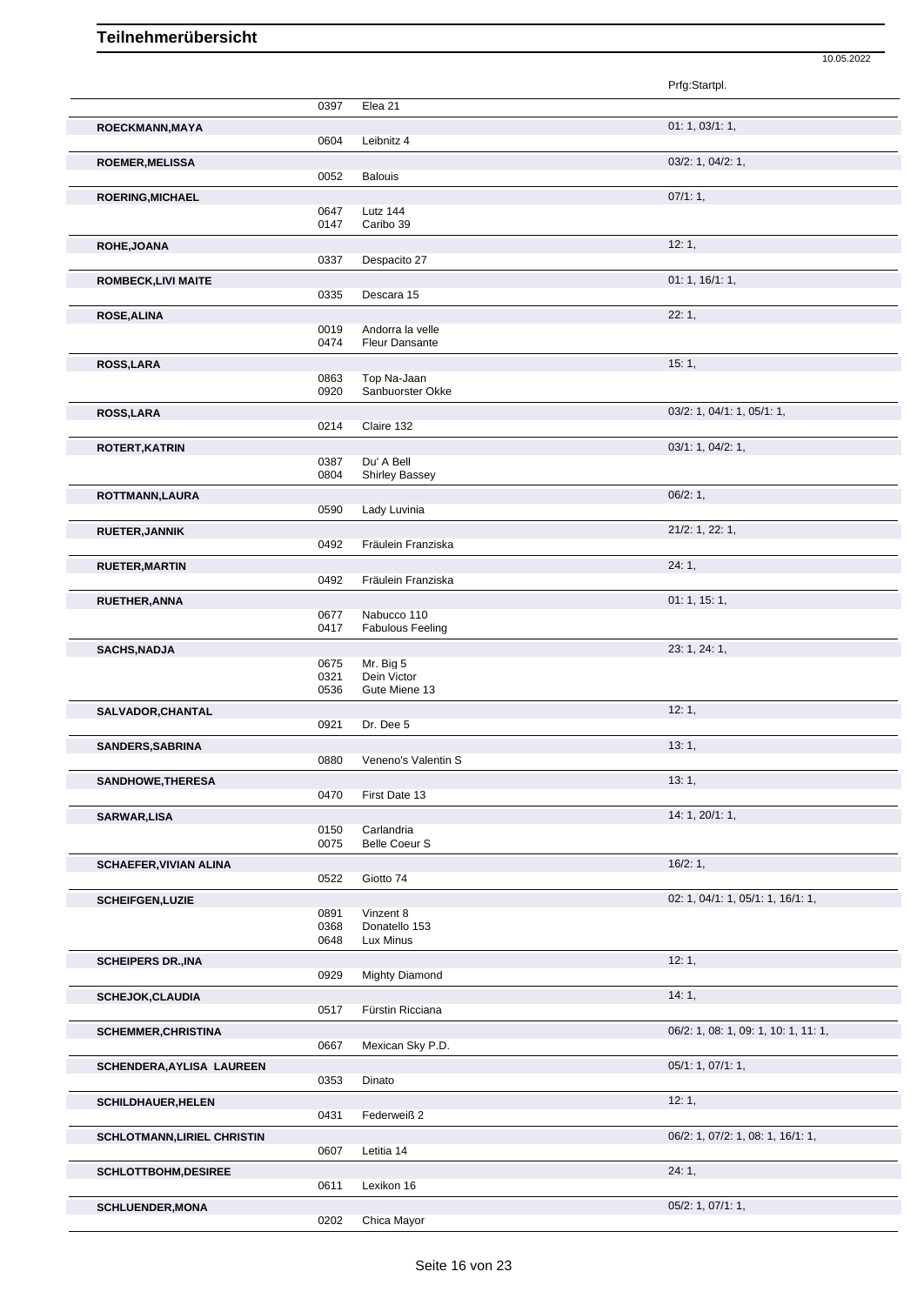|                                     |              |                                  | 10.05.2022                          |
|-------------------------------------|--------------|----------------------------------|-------------------------------------|
|                                     |              |                                  | Prfg:Startpl.                       |
| SCHMID-PALZER, JANINA               |              |                                  | 17:1, 21/1:1,                       |
|                                     | 0488         | Franz Ferdinand H                |                                     |
|                                     | 0660         | Mauritz von Stein                |                                     |
| <b>SCHMIDT, JULIA</b>               |              | Frankenbach Beautyful Mind       | 18: 1, 19: 1,                       |
|                                     | 0487<br>0170 | Casper Z 5                       |                                     |
| <b>SCHMIDT, KATJA</b>               |              |                                  | 23: 1, 24: 1,                       |
|                                     | 0424         | Farben Franz                     |                                     |
| <b>SCHMIDT, MELISSA</b>             |              |                                  | 16/2: 1, 17: 1,                     |
|                                     | 0699         | Paula 496                        |                                     |
| <b>SCHMIEMANN, ELENA</b>            |              |                                  | 17:1,                               |
|                                     | 0903         | Willi 364                        |                                     |
| <b>SCHMITZ, CHRISTINA</b>           |              |                                  | 12: 1, 13: 1, 16/2: 1,              |
|                                     | 0738         | Quiosco FS                       |                                     |
| <b>SCHMITZ,EMILY</b>                |              |                                  | 16/1: 1, 19: 1,                     |
|                                     | 0897         | Vlagberg's Caley                 |                                     |
| <b>SCHMITZ, SERENA</b>              |              |                                  | 16/2: 1, 17: 1,                     |
|                                     | 0759         | Rock your life                   |                                     |
| SCHMITZ-HUEBSCH, PIA                |              |                                  | 12: 1, 17: 1,                       |
|                                     | 0433         | Feelina 4                        |                                     |
|                                     | 0842         | Sydney BK                        |                                     |
|                                     | 0139         | Cara-Donna 4                     |                                     |
| <b>SCHNEIDER, CHARLOTTE</b>         |              |                                  | 16/1:1,                             |
|                                     | 0206         | Chocolate FH                     |                                     |
| <b>SCHOBER,LENA</b>                 |              |                                  | 23:1,                               |
|                                     | 0275         | Cross-Fire                       |                                     |
| <b>SCHOEPP, LENA JOSEFINE</b>       |              |                                  | 07/1: 1, 08: 1,                     |
|                                     | 0167         | Caspar Baroncelli                |                                     |
| <b>SCHUERHOFF, JANA</b>             |              |                                  | 12:1,                               |
|                                     | 0914         | Zoomland                         |                                     |
| <b>SCHUERHOFF, KRISTIN</b>          |              |                                  | 20/2: 1, 23: 1,                     |
|                                     | 0539<br>0181 | Happiness 35<br>Cavallino 47     |                                     |
|                                     | 0914         | Zoomland                         |                                     |
| <b>SCHUERHOFF,LEONIE</b>            |              |                                  | 10:1, 11:1,                         |
|                                     | 0779         | Ruby 205                         |                                     |
| <b>SCHUERMANN, RABEA</b>            |              |                                  | 14: 1, 16/2: 1,                     |
|                                     | 0367         | Donatelli-Nero                   |                                     |
| <b>SCHULT, ANNE</b>                 |              |                                  | 06/2: 1, 08: 1,                     |
|                                     | 0232         | Coco GD                          |                                     |
|                                     | 0746         | Rebella 15                       |                                     |
|                                     | 0613         | Liberty GD                       |                                     |
| <b>SCHULTE SPECHTEL, MARIA ELIS</b> |              |                                  | $07/2$ : 2, 08: 1, 19: 1,           |
|                                     | 0010<br>0432 | Amaretto S 10<br>Federweiße S    |                                     |
|                                     | 0825         | Soraya in Red                    |                                     |
|                                     | 0582         | Korn Cola S                      |                                     |
|                                     | 0096         | <b>Brexit S</b>                  |                                     |
| SCHULTE-KELLINGHAUS, TERESA         |              |                                  | 12: 1, 17: 1,                       |
|                                     | 0758         | Rock Romance                     |                                     |
| SCHULTE-UEBBING, FRIEDERIKE         |              |                                  | 06/1:1,                             |
|                                     | 0243         | Concordia SU                     |                                     |
| <b>SCHULZE FRENKING, JULIA</b>      |              |                                  | 03/2: 1, 05/2: 1, 06/1: 1, 07/1: 1, |
|                                     | 0616<br>0192 | Like a Princess<br>Chaccolino 10 |                                     |
|                                     | 0477         | <b>Flippy Total</b>              |                                     |
|                                     | 0360         | Domara SF                        |                                     |
| <b>SCHULZE HARLING, MAIKE</b>       |              |                                  | 02: 1, 03/1: 1,                     |
|                                     | 0503         | Frieda SH                        |                                     |
| <b>SCHULZE PELLENGAHR, FLORA</b>    |              |                                  | 01: 1, 16/1: 1, 18: 1, 19: 1,       |
|                                     | 0884         | Very Happy 4                     |                                     |
| <b>SCHULZE ZUMKLEY, JOHANNA</b>     |              |                                  | 03/2: 2, 20/1: 1,                   |
|                                     | 0557         | Higgins 57                       |                                     |
|                                     | 0630         | Looping 71                       |                                     |
|                                     | 0295         | Dagalier                         |                                     |
| <b>SCHULZE ZUMKLEY,LISA</b>         |              |                                  | 01:2,                               |
|                                     | 0630         | Looping 71<br>Tamiro 28          |                                     |
|                                     | 0847<br>0295 | Dagalier                         |                                     |
|                                     |              |                                  |                                     |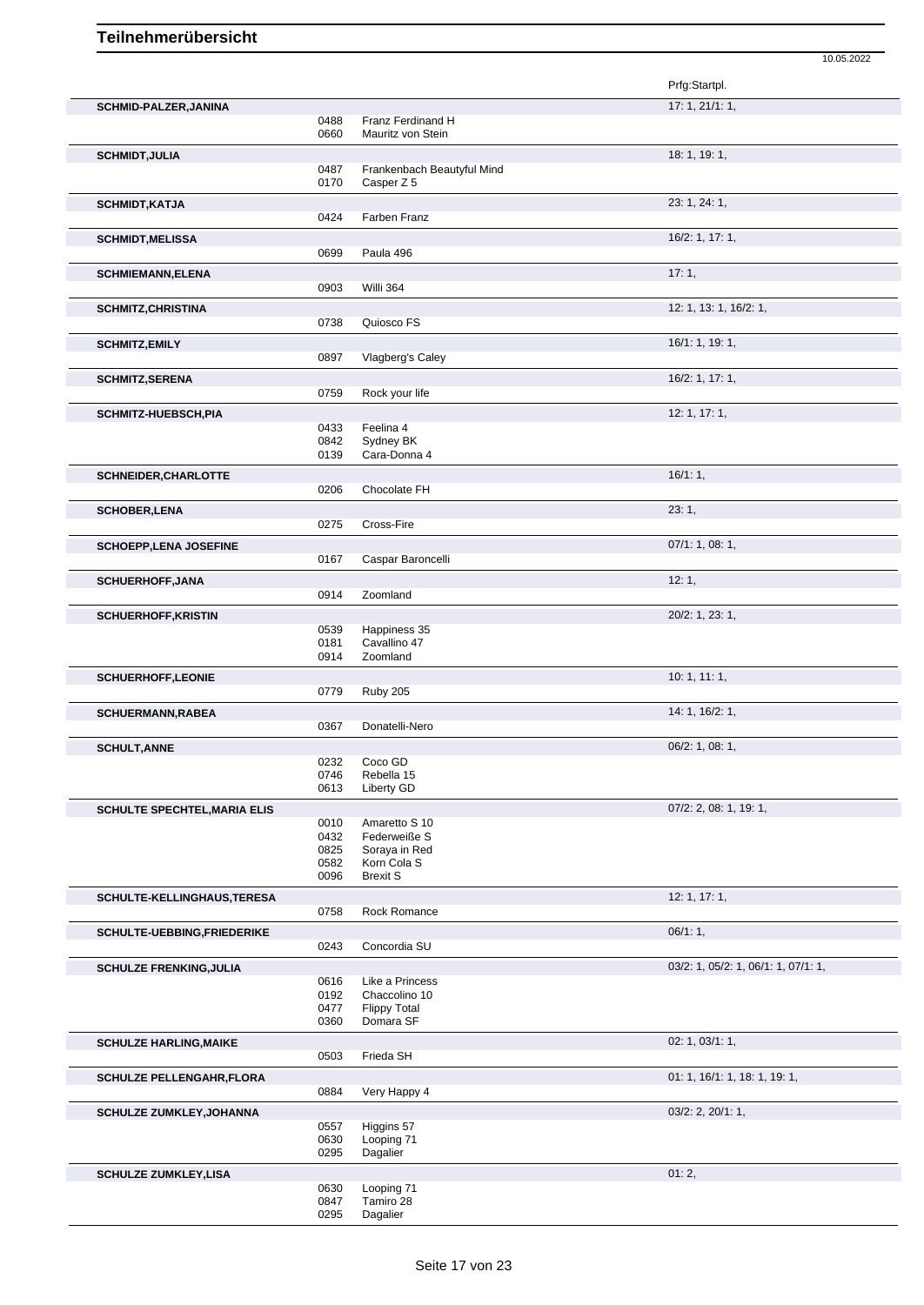|                              |              |                               | Prfg:Startpl.                                     |
|------------------------------|--------------|-------------------------------|---------------------------------------------------|
| <b>SCHULZE ZURALST, ANNA</b> | 0341         | Dia Cornada                   | 06/2:1,                                           |
|                              |              |                               |                                                   |
| <b>SCHULZE-VELS, MARKUS</b>  | 0051         | Balouberta 5                  | 03/1: 1, 06/1: 1,                                 |
| <b>SCHWERT, LAURA</b>        |              |                               | 05/2: 1, 06/1: 1, 10: 1, 11: 1,                   |
|                              | 0218         | Clark Gable 4                 |                                                   |
|                              | 0701         | Pepe 284                      |                                                   |
|                              | 0435         | Fein Cera S                   |                                                   |
|                              | 0541<br>0303 | Haribo 62<br>Dana im Glück C  |                                                   |
|                              | 0873         | Valencia 128                  |                                                   |
| <b>SCHWERT, LENA</b>         |              |                               | 18: 1, 19: 1,                                     |
|                              | 0193         | Chaconteur                    |                                                   |
|                              | 0780         | Ruby Tuesday 79               |                                                   |
|                              | 0435         | Fein Cera S                   |                                                   |
|                              | 0541<br>0873 | Haribo 62<br>Valencia 128     |                                                   |
|                              | 0340         | Devito S                      |                                                   |
| <b>SCHWERT, MARIE</b>        |              |                               | 01: 2, 15: 1,                                     |
|                              | 0701         | Pepe 284                      |                                                   |
|                              | 0227         | Clooney 101                   |                                                   |
|                              | 0435         | Fein Cera S                   |                                                   |
|                              | 0541<br>0303 | Haribo 62<br>Dana im Glück C  |                                                   |
|                              |              |                               |                                                   |
| <b>SCHWERT, STEPHAN</b>      | 0435         | Fein Cera S                   | 05/2: 3, 10: 1, 11: 1, 18: 2,                     |
|                              | 0099         | <b>Buddy Holly S</b>          |                                                   |
|                              | 0054         | <b>Balounita S</b>            |                                                   |
|                              | 0340         | Devito S                      |                                                   |
| <b>SEDLIN, VERONICA</b>      |              |                               | 20/1: 1, 23: 1,                                   |
|                              | 0645<br>0901 | Lumar <sub>2</sub><br>Wasyl 5 |                                                   |
|                              |              |                               |                                                   |
| <b>SEGBERT, RIKA</b>         | 0722         | Qubanero RF                   | 13:1,                                             |
|                              |              |                               | 06/1: 1, 08: 1,                                   |
| SEIDEL, LILLY-NOEMI          | 0244         | Conen's Girl                  |                                                   |
| <b>SEINE, NORINA</b>         |              |                               | 16/2: 1, 17: 1,                                   |
|                              | 0399         | Elysium                       |                                                   |
| <b>SELHORST, BENEDIKT</b>    |              |                               | 04/2: 1, 05/1: 1, 10: 1, 11: 1,                   |
|                              | 0138         | Cara 186                      |                                                   |
| <b>SELHORST, THERESA</b>     |              |                               | 20/1:1,                                           |
|                              | 0818         | Skyy S                        |                                                   |
| <b>SELL, ANNA</b>            |              |                               | $04/2$ : 1, $05/1$ : 1, $06/1$ : 1, $07/1$ : 1,   |
|                              | 0282<br>0795 | Cudo<br>Sayo Cavaluna         |                                                   |
| <b>SELLE, MEIKE</b>          |              |                               | 17:1,                                             |
|                              | 0467         | Fior 4                        |                                                   |
| SIEGEROTH, MARIEKE           |              |                               | 24:1,                                             |
|                              | 0412         | Everest 41                    |                                                   |
| SIKORA, SOPHIE               |              |                               | 05/2: 1, 07/1: 1, 18: 1, 19: 1,                   |
|                              | 0068         | Belina 35                     |                                                   |
| SIMON, PIA                   |              |                               | 02: 1, 03/1: 1,                                   |
|                              | 0177         | Cäthe 11                      |                                                   |
| <b>SKUSA, KATRIN</b>         |              |                               | 19: 1, 20/1: 1, 21/1: 1, 22: 1,                   |
|                              | 0763         | Rocket Dancer                 |                                                   |
| SODDEMANN, GRETA             |              |                               | 02: 1, 04/1: 2, 05/2: 1, 07/2: 2, 10: 1,<br>11:1, |
|                              | 0679         | Nandela                       |                                                   |
|                              | 0583         | Krümmel 30                    |                                                   |
|                              | 0440         | Felice 66                     |                                                   |
|                              | 0851<br>0466 | Tera 7<br>Fioline 2           |                                                   |
|                              | 0294         | Dafino 5                      |                                                   |
|                              | 0782         | Safari 49                     |                                                   |
| SODDEMANN, JAKOB             |              |                               | $03/1: 1, 04/1: 2, 05/1: 1, 10: 1, 11: 1,$        |
|                              | 0679         | Nandela                       |                                                   |
|                              | 0583         | Krümmel 30                    |                                                   |
|                              | 0440<br>0851 | Felice 66<br>Tera 7           |                                                   |
|                              | 0782         | Safari 49                     |                                                   |
| SODDEMANN, LUKAS             |              |                               | 01:1,                                             |
|                              | 0679         | Nandela                       |                                                   |
|                              |              |                               |                                                   |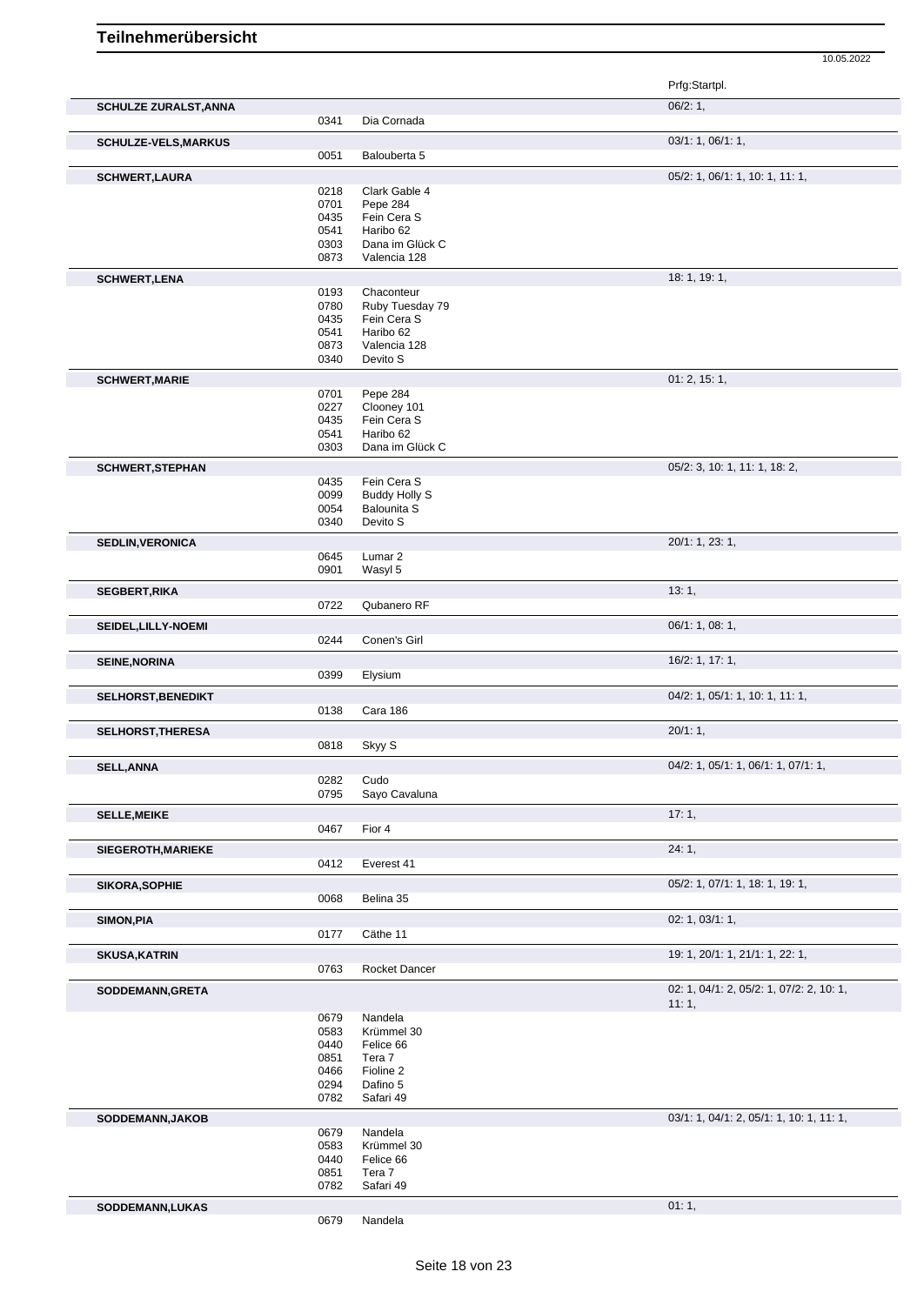Prfg:Startpl.

|                                    | 0583 | Krümmel 30         |                                     |  |
|------------------------------------|------|--------------------|-------------------------------------|--|
|                                    | 0851 | Tera 7             |                                     |  |
|                                    | 0782 | Safari 49          |                                     |  |
|                                    |      |                    |                                     |  |
| SODDEMANN, MARKUS                  |      |                    | 05/2: 1, 10: 1, 11: 1,              |  |
|                                    | 0679 | Nandela            |                                     |  |
|                                    |      |                    |                                     |  |
|                                    | 0583 | Krümmel 30         |                                     |  |
|                                    | 0440 | Felice 66          |                                     |  |
|                                    | 0851 | Tera 7             |                                     |  |
|                                    | 0466 | Fioline 2          |                                     |  |
|                                    | 0008 | Ahtohallan         |                                     |  |
|                                    |      |                    |                                     |  |
|                                    | 0294 | Dafino 5           |                                     |  |
|                                    | 0782 | Safari 49          |                                     |  |
|                                    |      |                    |                                     |  |
| <b>SOLO,ELENA</b>                  |      |                    | 03/2: 1, 06/1: 1,                   |  |
|                                    | 0733 | Quietschy Quality  |                                     |  |
|                                    |      |                    |                                     |  |
| SOMMER, JULI                       |      |                    | 03/2: 1, 16/1: 1, 20/1: 1, 21/1: 1, |  |
|                                    | 0228 | Clooney 120        |                                     |  |
|                                    | 0386 | <b>DSP Amazing</b> |                                     |  |
|                                    |      |                    |                                     |  |
| SOMMER, SILKE                      |      |                    | 04/2:1,                             |  |
|                                    | 0547 | Heavens Light 2    |                                     |  |
|                                    | 0626 | Locomotion 16      |                                     |  |
|                                    |      |                    |                                     |  |
| SPARENBERG, SASKIA                 |      |                    | 02:1,                               |  |
|                                    |      |                    |                                     |  |
|                                    |      |                    |                                     |  |
| SPICHAL, HANNAH                    |      |                    | 01: 1, 16/1: 1, 17: 1, 18: 1,       |  |
|                                    |      |                    |                                     |  |
|                                    | 0578 | Kenricks Kosmo     |                                     |  |
| <b>SPIELBRINK, MALIN</b>           |      |                    | 01:1,                               |  |
|                                    |      |                    |                                     |  |
|                                    | 0006 | Adelsprinzessin    |                                     |  |
|                                    |      |                    | $07/2$ : 1, 08: 1,                  |  |
| <b>SPLANING, HENDRIK</b>           |      |                    |                                     |  |
|                                    | 0344 | Diadarada          |                                     |  |
|                                    |      |                    | 01:1, 15:1,                         |  |
| <b>STATTMANN, EMMA</b>             |      |                    |                                     |  |
|                                    | 0445 | Fellini 139        |                                     |  |
|                                    |      |                    |                                     |  |
| STATTMANN, HANNAH                  |      |                    | 01: 1, 04/1: 1,                     |  |
|                                    | 0599 | Le Coer 2          |                                     |  |
|                                    |      |                    |                                     |  |
| <b>STEINKUHL, JULIUS GOTTFRIED</b> |      |                    | 02: 1, 03/1: 1, 06/1: 1,            |  |
|                                    | 0853 | <b>Tilda Marie</b> |                                     |  |
|                                    | 0685 | Nscho-Tschi 12     |                                     |  |
|                                    |      |                    |                                     |  |
| <b>STENZEL, GOEKCEN</b>            |      |                    | 24:1,                               |  |
|                                    | 0576 | Kathan 2           |                                     |  |
|                                    |      |                    |                                     |  |
|                                    |      |                    | 13: 1, 23: 1, 24: 1,                |  |
|                                    |      |                    |                                     |  |
| <b>STOECKER, CHRISTIAN</b>         |      |                    |                                     |  |
|                                    | 0079 | Ben Benicio 3      |                                     |  |
|                                    | 0357 | Diva Dior          |                                     |  |
|                                    | 0443 | <b>Felix 2333</b>  |                                     |  |
|                                    |      |                    |                                     |  |
| <b>STOEVER, CAROLIN</b>            |      |                    | 02: 1, 04/1: 1, 07/2: 1, 08: 1,     |  |
|                                    | 0427 | Fauntleroy'S       |                                     |  |
|                                    |      |                    |                                     |  |
|                                    | 0374 | Donna Z 4          |                                     |  |
|                                    |      |                    |                                     |  |
| <b>STOEVER, MARKUS</b>             |      |                    | 06/1: 1, 07/1: 1, 08: 1,            |  |
|                                    | 0146 | Caribian Star S    |                                     |  |
|                                    |      |                    |                                     |  |
| <b>STRATMANN, HELLA</b>            |      |                    | 14: 1, 21/2: 2, 22: 2,              |  |
|                                    | 0763 | Rocket Dancer      |                                     |  |
|                                    | 0430 | Fay la Vita        |                                     |  |
|                                    | 0827 | Special Surprise 3 |                                     |  |
|                                    |      |                    |                                     |  |
| <b>STRICKLING, ISABELLE</b>        |      |                    | 06/1:1,                             |  |
|                                    | 0351 | Dilia 3            |                                     |  |
|                                    |      |                    |                                     |  |
| STROTMANN, FRANZISKA               |      |                    | 02:1,                               |  |
|                                    | 0689 | Olaf Obolensky R   |                                     |  |
|                                    |      |                    |                                     |  |
| <b>STRUCKSBERG, ANN-CHRISTIN</b>   |      |                    | 20/1: 1, 21/1: 1,                   |  |
|                                    | 0018 | Amy-Amazing Grace  |                                     |  |
|                                    |      |                    |                                     |  |
| <b>SUESSMANN,LASSE</b>             |      |                    | 15: 1, 16/1: 1,                     |  |
|                                    |      |                    |                                     |  |
|                                    | 0796 | Schröder 59        |                                     |  |
|                                    |      |                    | 10:1, 11:1,                         |  |
| <b>SURMANN, ALINA</b>              |      |                    |                                     |  |
|                                    | 0480 | Florentina 118     |                                     |  |
|                                    |      |                    |                                     |  |
| SUTTRUP, ALINA                     |      |                    | 12: 1, 13: 1, 17: 1,                |  |
|                                    | 0077 | Belmondo 201       |                                     |  |
|                                    |      |                    |                                     |  |
| <b>SUTTRUP, MARC ANDRE</b>         |      |                    | 20/1: 1, 21/1: 1, 22: 1, 24: 1,     |  |
|                                    | 0505 | Fruchtzwerg 9      |                                     |  |
|                                    |      |                    |                                     |  |
| <b>TEGELKAMP,KAYA</b>              |      |                    | 16/1: 1, 18: 1, 19: 1, 20/1: 1,     |  |
|                                    | 0486 | Found for me       |                                     |  |
|                                    |      |                    |                                     |  |
| <b>TEIGELER, AMELIE</b>            |      |                    | 14: 1, 20/2: 1,                     |  |
|                                    | 0865 | <b>Top Niklas</b>  |                                     |  |
|                                    | 0221 | Clementina         |                                     |  |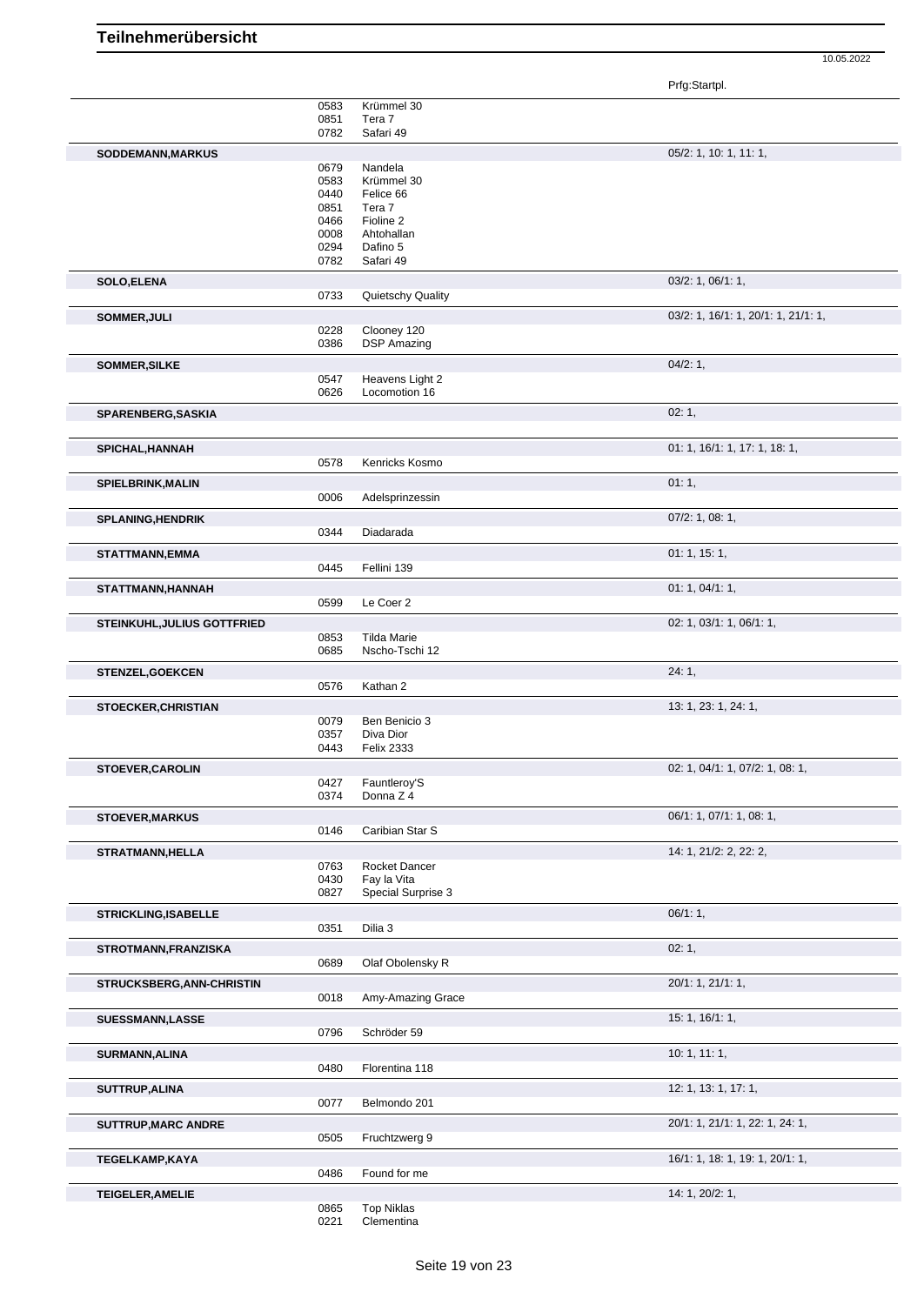|                             |              |                                       | Prfg:Startpl.                      |
|-----------------------------|--------------|---------------------------------------|------------------------------------|
|                             | 0866         | <b>Top Vancouver</b>                  |                                    |
| <b>TEMMING, JANA</b>        |              |                                       | 19:1,                              |
|                             | 0787         | Sambuca 105                           |                                    |
| <b>TEMMING, MIRA LUISA</b>  |              |                                       | 03/2: 1, 16/1: 1, 17: 1,           |
|                             | 0620         | <b>Little Lasse</b>                   |                                    |
|                             | 0634         | Luca K.                               |                                    |
| <b>TENHOLT, NINA</b>        |              |                                       | 17:1,                              |
|                             | 0160         | Cascabel 3                            |                                    |
|                             | 0148         | Carina                                |                                    |
| <b>TERSTAPPEN, MARIE</b>    |              |                                       | 15: 1, 16/1: 1,                    |
|                             | 0894         | Viva La Diva 2                        |                                    |
| <b>TETENBORG, ANNIKA</b>    | 0137         | <b>Cara 175</b>                       | $06/2$ : 2, 08: 2,                 |
|                             | 0127         | Capilana T                            |                                    |
| <b>THIEME, MAREIKE</b>      |              |                                       | 16/2: 1, 18: 1, 19: 1,             |
|                             | 0417         | <b>Fabulous Feeling</b>               |                                    |
| <b>THOMS-MEYER, LUISE</b>   |              |                                       | 16/1: 1, 17: 1,                    |
|                             | 0609         | Leviano M                             |                                    |
| <b>THORWESTEN, NINA</b>     |              |                                       | 19:1,                              |
|                             | 0752         | Riemer fan Hylpen                     |                                    |
| TILLMANN, HANNA             |              |                                       | 06/1: 1, 23: 1, 24: 1,             |
|                             | 0092         | Bond Girl 11                          |                                    |
|                             | 0098         | Bubbels 3                             |                                    |
| TITTEL, CHIARA              |              |                                       | 19: 1, 20/2: 1,                    |
|                             | 0451         | Feuertanz 24                          |                                    |
| <b>TITTEL-KLOTZ,DINO</b>    |              |                                       | 23: 1, 24: 1,                      |
|                             | 0407<br>0811 | Escudo's Black Pearl<br>Sir Savarin M |                                    |
|                             | 0510         | Fürst K2                              |                                    |
|                             | 0665         | Mechthild 3                           |                                    |
|                             | 0379         | Dorato 5                              |                                    |
| <b>TOENNISSEN, AMELIE</b>   |              |                                       | 06/2: 1, 10: 1, 11: 1,             |
|                             | 0168<br>0655 | Casper 447<br>Majolie 4               |                                    |
|                             | 0195         | Charly 1723                           |                                    |
|                             | 0695         | Palomina 14<br>Querida H              |                                    |
|                             | 0727<br>0714 | Prinzessin SG                         |                                    |
|                             | 0676         | My Sunshine SG                        |                                    |
|                             | 0544         | Haya 28                               |                                    |
| <b>TOENNISSEN,LARA</b>      |              |                                       | 02: 1, 08: 2, 09: 2, 10: 1, 11: 1, |
|                             | 0168<br>0655 | Casper 447<br>Majolie 4               |                                    |
|                             | 0195         | Charly 1723                           |                                    |
|                             | 0727         | Querida H                             |                                    |
|                             | 0714<br>0676 | Prinzessin SG<br>My Sunshine SG       |                                    |
|                             | 0213         | Cisanganda                            |                                    |
|                             | 0686         | Odelie van de Celiebrug               |                                    |
|                             | 0544         | Haya 28                               |                                    |
| <b>TOENNISSEN, THOMAS</b>   |              | Casper 447                            | 02:1,                              |
|                             | 0168<br>0655 | Majolie 4                             |                                    |
|                             | 0195         | Charly 1723                           |                                    |
|                             | 0676         | My Sunshine SG                        |                                    |
|                             | 0686<br>0544 | Odelie van de Celiebrug<br>Haya 28    |                                    |
| <b>TROST, MAREIKE</b>       |              |                                       | 16/2: 1, 17: 1,                    |
|                             | 0030         | Arizona 153                           |                                    |
| TROTTENBERG, DANIEL         |              |                                       | 03/1: 1, 04/2: 2, 05/1: 1,         |
|                             | 0883         | Verona 123                            |                                    |
|                             | 0142         | Caramba 110                           |                                    |
| <b>UEKOETTER, LEA</b>       |              |                                       | 03/1:1,                            |
|                             | 0429         | Fawela                                |                                    |
| <b>UETRECHT, SARA SOFIA</b> |              |                                       | 03/2: 2, 06/1: 1,                  |
|                             | 0269         | Corvin 23                             |                                    |
|                             | 0393<br>0276 | Dzeko TF<br>Crumbelé                  |                                    |
|                             |              |                                       |                                    |
| UHR, LILLY                  | 0095         | Brentano <sub>O</sub>                 | 03/1: 1, 04/1: 1,                  |

**UNTERBERG,ALENA** 06/1: 1, 07/1: 1, 08: 1, 09: 1,

10.05.2022

Finja 185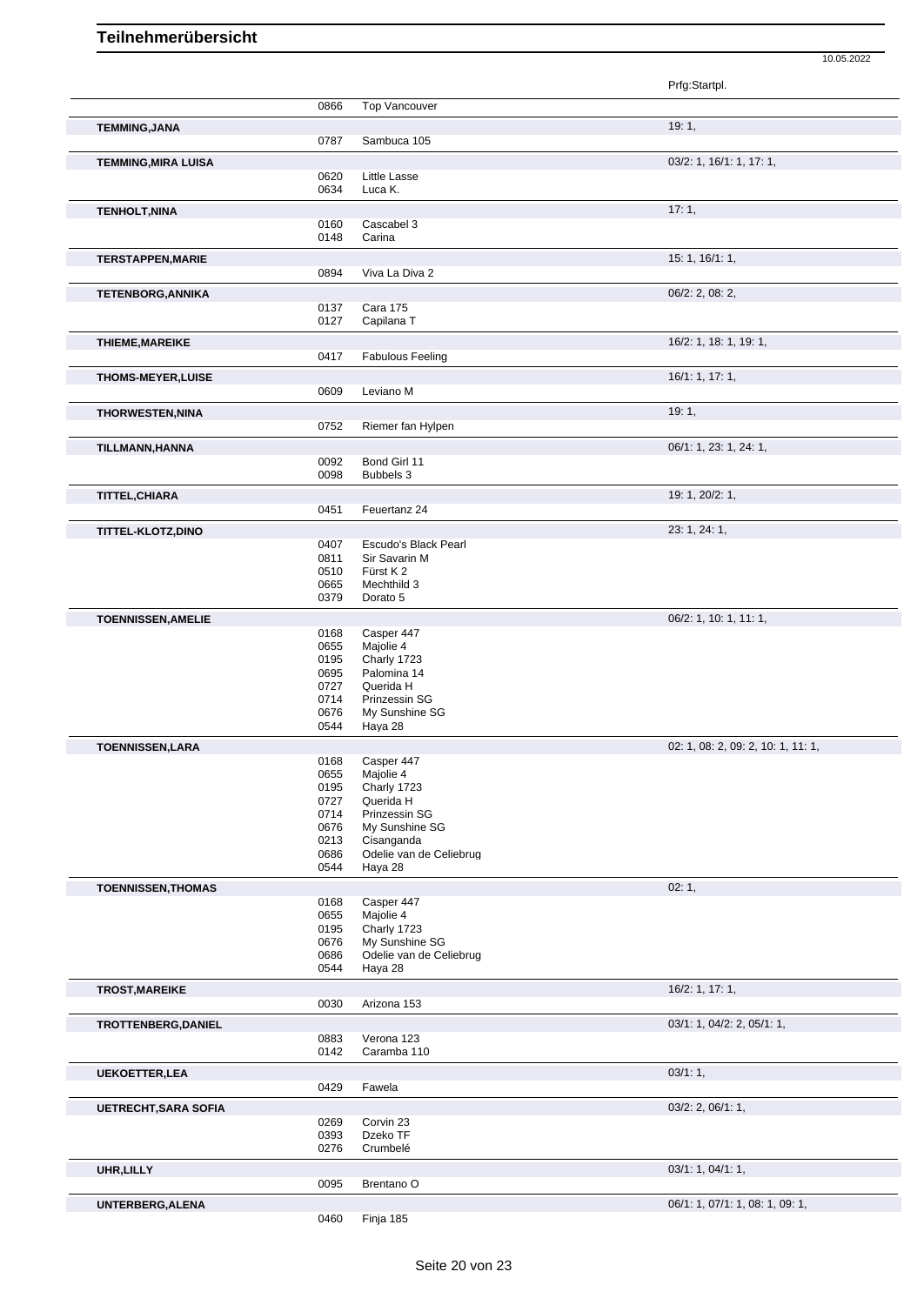| <sup>o</sup> rfo∵StartnI |  |  |  |
|--------------------------|--|--|--|
|                          |  |  |  |

|                                |              |                                      | Prfg:Startpl.                            |
|--------------------------------|--------------|--------------------------------------|------------------------------------------|
|                                | 0059         | Batida 135                           |                                          |
|                                | 0519         | Georgina W 4                         |                                          |
|                                | 0076         | Bellisima van de Bunte               |                                          |
| <b>VEHRING, LEONIE LENI</b>    |              |                                      | 05/2: 1, 16/1: 1, 20/1: 1,               |
|                                | 0563         | Hulapalu 22                          |                                          |
| <b>VENNEMANN, BERND</b>        |              |                                      | 02:1,                                    |
|                                | 0154         | Carluba                              |                                          |
|                                | 0890         | Vino blanco                          |                                          |
|                                | 0526         | Go Crazy B                           |                                          |
|                                |              |                                      | 04/2: 1, 18: 1,                          |
| <b>VIETH, KLEMENS</b>          | 0478         | Flockenzauber                        |                                          |
|                                |              |                                      |                                          |
| <b>VOEGE, STEPHANIE</b>        |              |                                      | 20/1:1,                                  |
|                                | 0907         | Wiona 36                             |                                          |
| <b>VOGT, SASKIA</b>            |              |                                      | 20/1:1,                                  |
|                                | 0437         | <b>Feiner Fred</b>                   |                                          |
| <b>VOLLE, LILIA</b>            |              |                                      | 16/1:1,                                  |
|                                | 0204         | Chin Chocolate                       |                                          |
|                                | 0064         | Beautiful Bambi SB                   |                                          |
|                                |              |                                      |                                          |
| <b>VORWICK, SYLVIA</b>         |              |                                      | 05/2: 1, 06/1: 1, 07/1: 1, 10: 1, 11: 1, |
|                                | 0132         | Captain Forever                      |                                          |
| <b>VOSSMOELLER, LEA XENIA</b>  |              |                                      | 22:1,                                    |
|                                | 0533         | Great Chance V                       |                                          |
|                                | 0473         | Fishing for Compliments 7            |                                          |
| <b>VOSSMOELLER, LILL GRETA</b> |              |                                      | $04/1:1$ ,                               |
|                                | 0125         | Canturado 2                          |                                          |
|                                | 0533         | Great Chance V                       |                                          |
| <b>WAERMELING, ALINA</b>       |              |                                      | 16/2: 1, 17: 1,                          |
|                                | 0499         | Freya-Rudina                         |                                          |
|                                |              |                                      |                                          |
| <b>WAGNER, KATJA</b>           |              |                                      | 12:1,                                    |
|                                | 0501         | Frieda 340                           |                                          |
| <b>WAGNER, LORELEY</b>         |              |                                      | 16/1:2,                                  |
|                                | 0462         | Finnland 2                           |                                          |
|                                | 0104         | C'est la vie 222                     |                                          |
|                                | 0086         | Bill Bo 7                            |                                          |
|                                | 0605         | Lemon 46                             |                                          |
|                                | 0892         | Vitalio<br>Rob Roy van het Klavertje |                                          |
|                                | 0756<br>0658 | Marell Thunder                       |                                          |
|                                |              |                                      |                                          |
| <b>WALDNER, JULIA</b>          |              |                                      | 04/1: 1, 05/1: 1,                        |
|                                | 0596         | Lavazza 7                            |                                          |
| <b>WALENDZIK, EVA LOTTA</b>    |              |                                      | 02: 1, 03/1: 1,                          |
|                                | 0747         | Remember Me S 5                      |                                          |
| <b>WALENDZIK, LEAH</b>         |              |                                      | 16/2: 1, 20/1: 1,                        |
|                                | 0885         | Viajero FSR                          |                                          |
|                                |              |                                      |                                          |
| <b>WALTENSPIEL, FABIAN</b>     |              |                                      | 16/2:1,                                  |
|                                | 0535         | Guinness 116                         |                                          |
| <b>WALTER, CHRISTIN</b>        |              |                                      | $04/2$ : 1, $05/1$ : 1,                  |
|                                | 0405         | Escada 264                           |                                          |
|                                | 0587         | La Vie 47                            |                                          |
|                                | 0151         | Carlison                             |                                          |
|                                | 0452         | Fidelia 196                          |                                          |
| <b>WALTER, LARA KRISTIN</b>    |              |                                      | 06/1: 1, 07/1: 1, 08: 1,                 |
|                                | 0805         | Shupa Shup                           |                                          |
| <b>WALTER, MARLENA</b>         |              |                                      | 04/1: 1, 05/1: 1,                        |
|                                | 0405         | Escada 264                           |                                          |
|                                | 0587         | La Vie 47                            |                                          |
|                                | 0151         | Carlison                             |                                          |
|                                | 0452         | Fidelia 196                          |                                          |
| <b>WANNING, NICOLE</b>         |              |                                      | 23:1,                                    |
|                                | 0570         | Jevers Boy                           |                                          |
|                                |              |                                      |                                          |
| <b>WANSING, KIRSTEN</b>        |              |                                      | 16/2: 1, 17: 1, 18: 1,                   |
|                                | 0863         | Top Na-Jaan                          |                                          |
|                                | 0102         | <b>Burghoeve's Ferrari</b>           |                                          |
| WEBER, JIL                     |              |                                      | 02:1,                                    |
|                                | 0154         | Carluba                              |                                          |
|                                | 0890         | Vino blanco                          |                                          |
|                                | 0526         | Go Crazy B                           |                                          |
| <b>WECK,LOUISA</b>             |              |                                      | 20/2:1,                                  |
|                                | 0491         | Fräulein Filippa                     |                                          |
| <b>WECKERMANN, BARBARA</b>     |              |                                      | 16/2: 1, 20/1: 1,                        |
|                                |              |                                      |                                          |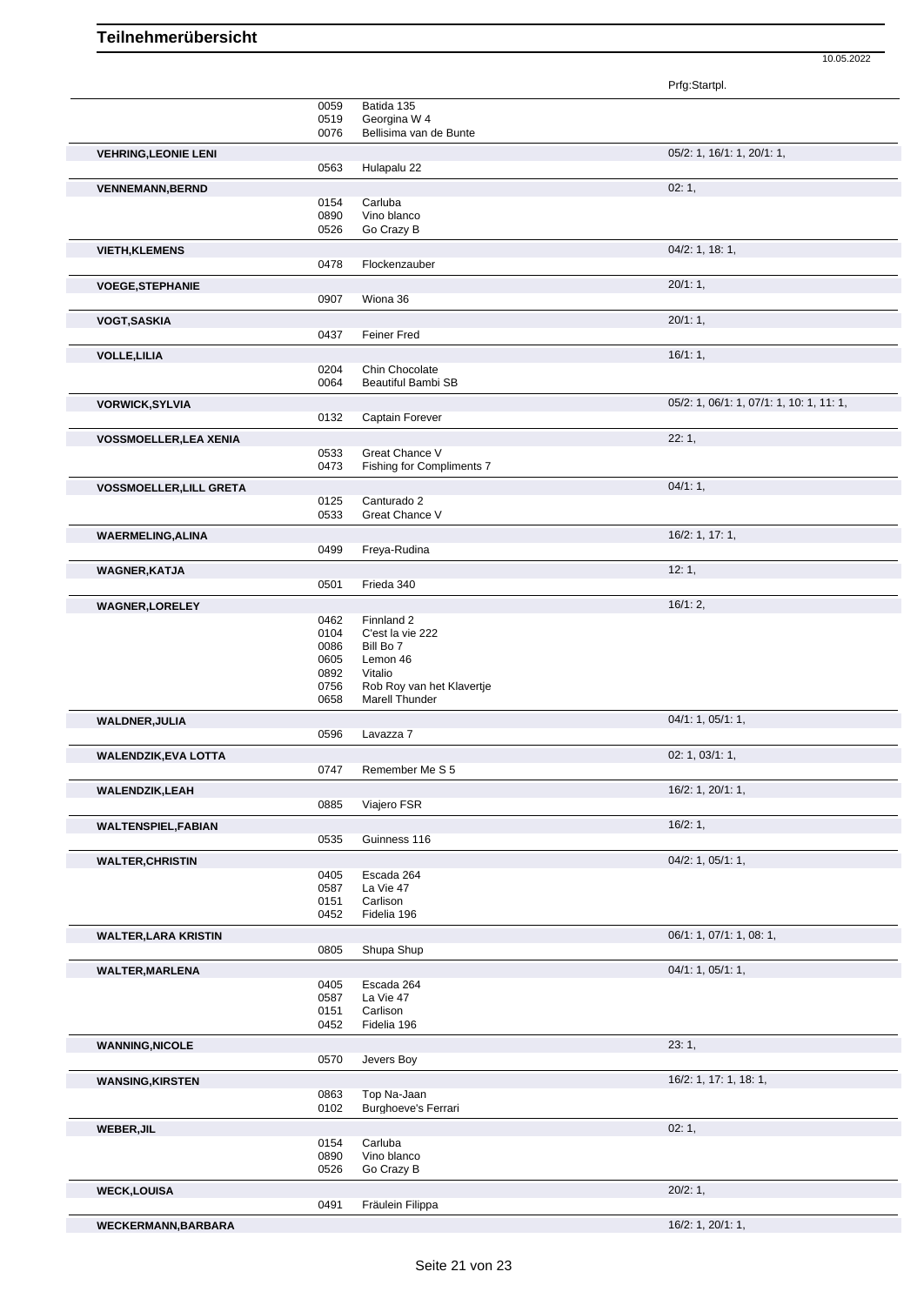|                                    |              |                           | Prfg:Startpl.                     |
|------------------------------------|--------------|---------------------------|-----------------------------------|
|                                    | 0504         | Frizzantino Uno           |                                   |
| <b>WEGERT, ANDREA</b>              |              |                           | $05/2$ : 1, 07/1: 1,              |
|                                    | 0896         | Vivanti                   |                                   |
| <b>WELLBROCK, NICOLE</b>           |              |                           | 03/1: 1, 10: 1, 11: 1,            |
|                                    | 0628         | Lollypop B                |                                   |
|                                    | 0007         | Adya                      |                                   |
| <b>WELLING, LARA</b>               |              |                           | 03/1: 1, 16/1: 1, 20/2: 1,        |
|                                    | 0659         | Mattis 6                  |                                   |
| <b>WELP, TESSA</b>                 |              |                           | 24:1,                             |
|                                    | 0530         | Golden Giotto             |                                   |
| <b>WELSCH, LUISA SOPHIE</b>        |              |                           | 06/2: 1, 08: 2,                   |
|                                    | 0717         | Pur la Rubin              |                                   |
|                                    | 0045         | <b>Bailey Royal</b>       |                                   |
|                                    | 0802         | Shannon's Hero            |                                   |
| <b>WENZEL, GINA</b>                |              |                           | 07/2: 1, 09: 1,                   |
|                                    | 0538         | Hakkie                    |                                   |
| <b>WESSELING, DANIELA</b>          |              |                           | 03/2: 1, 21/1: 1,                 |
|                                    | 0415         | Fabiano Dream             |                                   |
| WESSELMANN, FRANZISKA              |              |                           | 03/2: 1, 04/2: 1, 10: 1, 11: 1,   |
|                                    | 0067         | Belan                     |                                   |
| <b>WESSELS, BERND</b>              |              |                           | 02: 1, 03/1: 1, 05/1: 1, 06/1: 1, |
|                                    | 0361         | Dominand 6                |                                   |
| <b>WESSELS, HANNAH</b>             |              |                           | 01:1,                             |
|                                    | 0021         | Anneloes                  |                                   |
| <b>WESTERMANN,LINDA</b>            |              |                           | 20/1: 1, 21/1: 1,                 |
|                                    | 0594         | Last Crusador D           |                                   |
| <b>WEWERINCK-SCHERING, FRANZIS</b> |              |                           | 20/2:1,                           |
|                                    | 0462         | Finnland 2                |                                   |
|                                    | 0104         | C'est la vie 222          |                                   |
|                                    | 0823         | Soma Bay 2                |                                   |
|                                    | 0642<br>0654 | Ludmilla 39<br>Majesty D  |                                   |
|                                    | 0892         | Vitalio                   |                                   |
|                                    | 0756         | Rob Roy van het Klavertje |                                   |
| <b>WIEDAU, ANTONIA</b>             |              |                           | 06/2: 1, 07/2: 1, 08: 1,          |
|                                    | 0229         | Cluny 5                   |                                   |
|                                    | 0165         | Cascavelle 9              |                                   |
| <b>WIEDAU, JULE MARIE</b>          |              |                           | 02: 1, 03/1: 1,                   |
|                                    | 0854         | <b>Tiny Princess</b>      |                                   |
| <b>WIEDAU,LISA</b>                 |              |                           | 21/2:1,                           |
|                                    | 0774         | Royal Dreamer             |                                   |
| <b>WIERLING, JONNA-SOPHIE</b>      |              |                           | 03/1: 1, 04/1: 1, 18: 1, 19: 1,   |
|                                    | 0723         | Quebec RG                 |                                   |
| <b>WIESEMANN, JANINE</b>           |              |                           | 21/1:1,                           |
|                                    | 0545         | Haylee 6                  |                                   |
| <b>WIESMANN, DEBORAH</b>           |              |                           | 18: 1, 19: 1,                     |
|                                    | 0776         | Rubico's Dream            |                                   |
| <b>WIETHOLT, CARMEN</b>            |              |                           | 03/2: 1, 04/2: 1, 16/2: 1,        |
|                                    | 0453         | Fidelio 334               |                                   |
| <b>WILKE, DOMINIQUE VICTORIA</b>   |              |                           | 07/1: 1, 09: 1,                   |
|                                    | 0874         | Valerie W                 |                                   |
|                                    |              |                           | 06/1:1,                           |
| WINDHOEVEL, KAJA                   | 0178         | Caty M                    |                                   |
|                                    | 0551         | Herr Cornet               |                                   |
|                                    |              |                           | 13: 1, 22: 2,                     |
| WIPPERMANN, JULIAN                 | 0754         | Rion C.I.P.               |                                   |
|                                    | 0215         | Claire 189                |                                   |
|                                    | 0362         | Don Carlo M               |                                   |
|                                    | 0512         | Fürst Rosendorf           |                                   |
|                                    | 0534         | Grey Iberio               |                                   |
|                                    | 0720         | Qualita 8                 |                                   |
|                                    | 0336         | Descarada 8               |                                   |
|                                    | 0558         | Highness 14               |                                   |
| <b>WOROK,LETICIA</b>               |              |                           | 01:1,                             |
|                                    | 0766         | Rocky Balboa 44           |                                   |
| <b>WULFERT, ANNIKA</b>             |              |                           | 06/1: 1, 07/1: 1, 09: 1,          |
|                                    | 0712         | Pluto 80                  |                                   |
| <b>WULHORST, ANNEMARIE</b>         |              |                           | 20/1:1,                           |
|                                    | 0749         | Rey-del-Sol               |                                   |